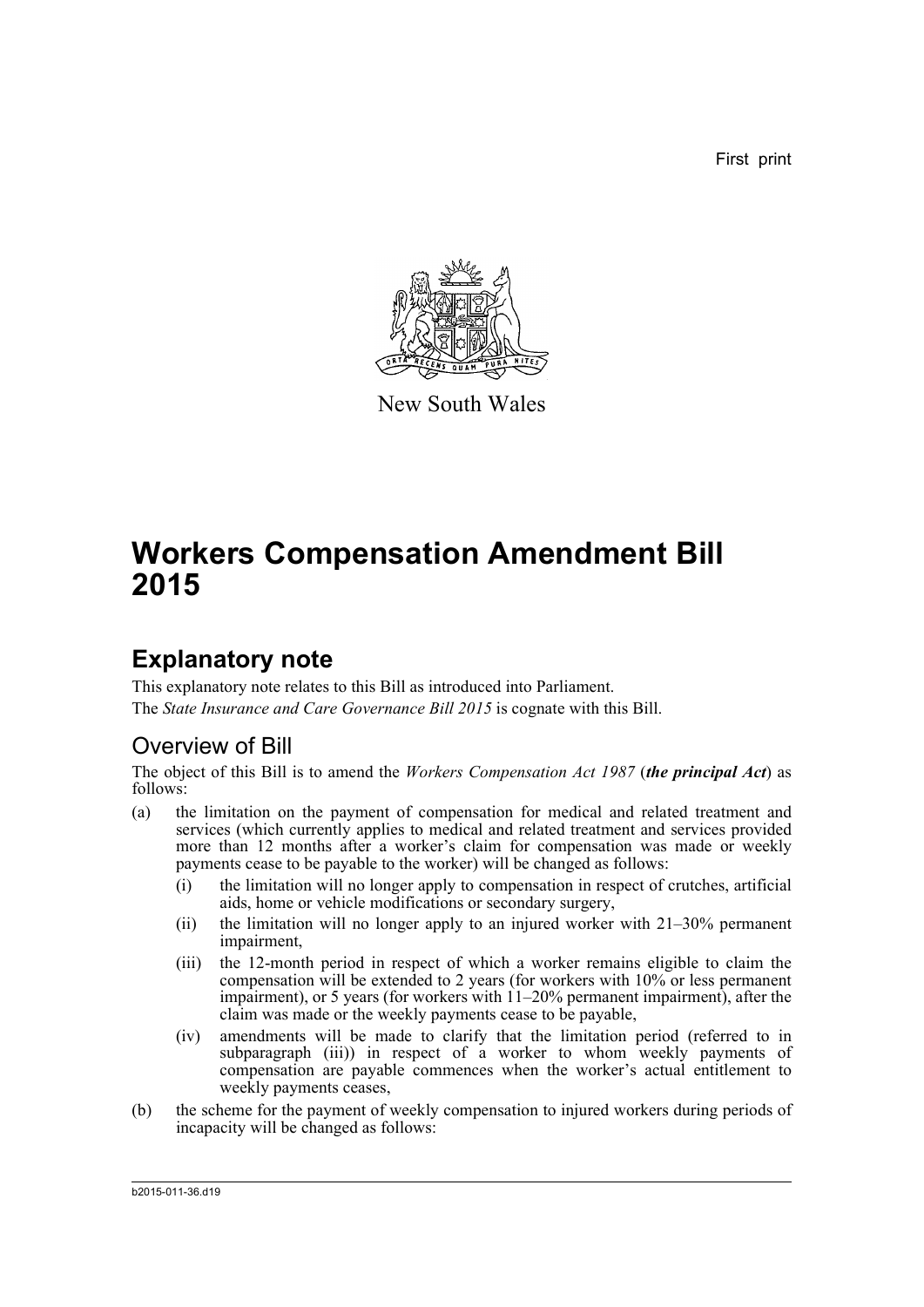- (i) a worker who receives an injury before reaching retiring age will remain eligible for weekly payments of compensation (which currently terminate on retiring age) for a period of 12 months after reaching retiring age,
- (ii) an injured worker with work capacity and more than 20% permanent impairment will no longer be required to work for a minimum number of hours (currently 15 hours), and earn a minimum amount (currently \$176), per week to be eligible to receive weekly payments of compensation after a period of 130 weeks during which weekly payments have been paid or payable,
- (iii) the minimum amount of weekly compensation that an injured worker with more than 30% permanent impairment will be eligible to receive will be the amount of \$788.32 (being a combined total of compensation and earnings), to be indexed twice a year,
- (iv) regulations made under the principal Act will be able to vary the method of calculating a worker's pre-injury average weekly earnings for the purposes of determining the amount of weekly compensation payable to the worker,
- (v) an injured worker will be able to access paid legal advice in connection with certain reviews of work capacity decisions, in accordance with regulations made under the principal Act,
- (vi) a review of a work capacity decision will operate to stay the decision if the application for the review is made within 30 days after the worker is notified of the decision or of the outcome of any earlier review.
- (vii) amendments will be made to clarify the effect of a review of a work capacity decision on the period of notice required to be given by an insurer in respect of a discontinuation or reduction of an amount of weekly payments of compensation,
- (c) an injured worker who is unable to return to work with the worker's pre-injury employer will be eligible for compensation (to a maximum amount of \$1,000) for the cost of certain services and assistance provided to assist the worker in returning to work with a new employer,
- (d) an injured worker with more than 20% permanent impairment who has received weekly payments of compensation for more than 78 weeks will be eligible for compensation (to a maximum amount of \$8,000) for the cost of education or training provided to assist the worker in returning to work,
- (e) the amount of lump sum compensation payable to a worker for permanent impairment will be increased, and indexed once a year,
- (f) the amount of lump sum compensation payable in respect of the death of a worker will be increased from \$524,000 to \$750,000,
- (g) the maximum amount of compensation payable in respect of the funeral expenses of a deceased worker will be increased from \$9,000 to \$15,000,
- (h) other minor or consequential amendments will be made, including amendments of a savings or transitional nature.

## Outline of provisions

**Clause 1** sets out the name (also called the short title) of the proposed Act.

**Clause 2** provides for the commencement of the proposed Act.

## **Schedule 1 Amendment of Workers Compensation Act 1987 No 70—death benefits**

**Schedule 1 [1]** makes the amendment referred to in paragraph (f) of the Overview.

**Schedule 1 [2]** makes the amendment referred to in paragraph (g) of the Overview.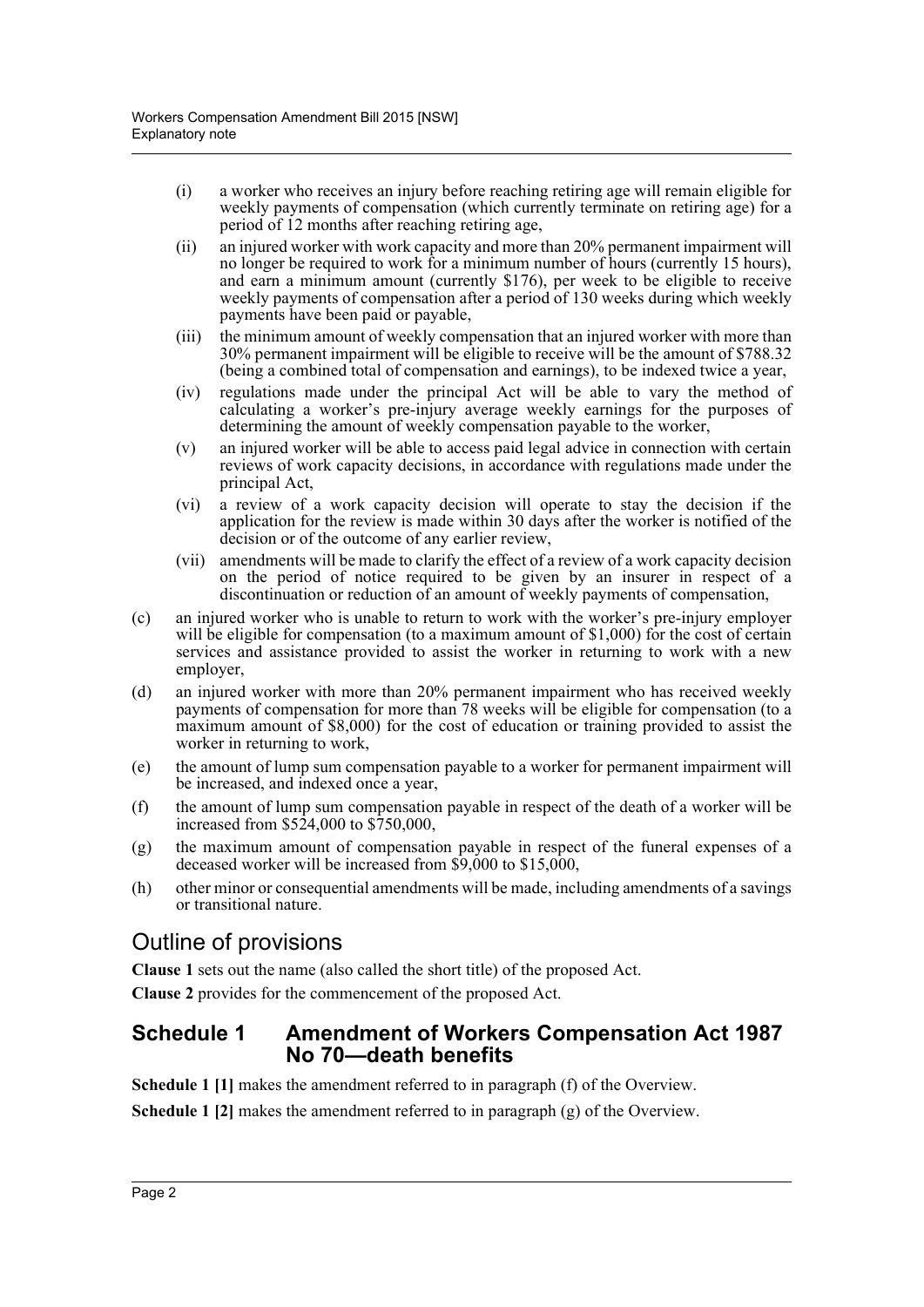## **Schedule 2 Amendment of Workers Compensation Act 1987 No 70—weekly payments of compensation**

**Schedule 2** makes the amendments referred to in paragraph (b) of the Overview.

## **Schedule 3 Amendment of Workers Compensation Act 1987 No 70—medical and related expenses**

**Schedule 3** makes the amendments referred to in paragraph (a) of the Overview.

### **Schedule 4 Amendment of Workers Compensation Act 1987 No 70—return to work assistance**

**Schedule 4** makes the amendments referred to in paragraphs (c) and (d) of the Overview.

## **Schedule 5 Amendment of Workers Compensation Act 1987 No 70—lump sum compensation**

**Schedule 5** makes the amendments referred to in paragraph (e) of the Overview.

## **Schedule 6 Amendment of Workers Compensation Act 1987 No 70—savings and transitional provisions**

**Schedule 6** makes the amendments of a savings or transitional nature referred to in paragraph (h) of the Overview.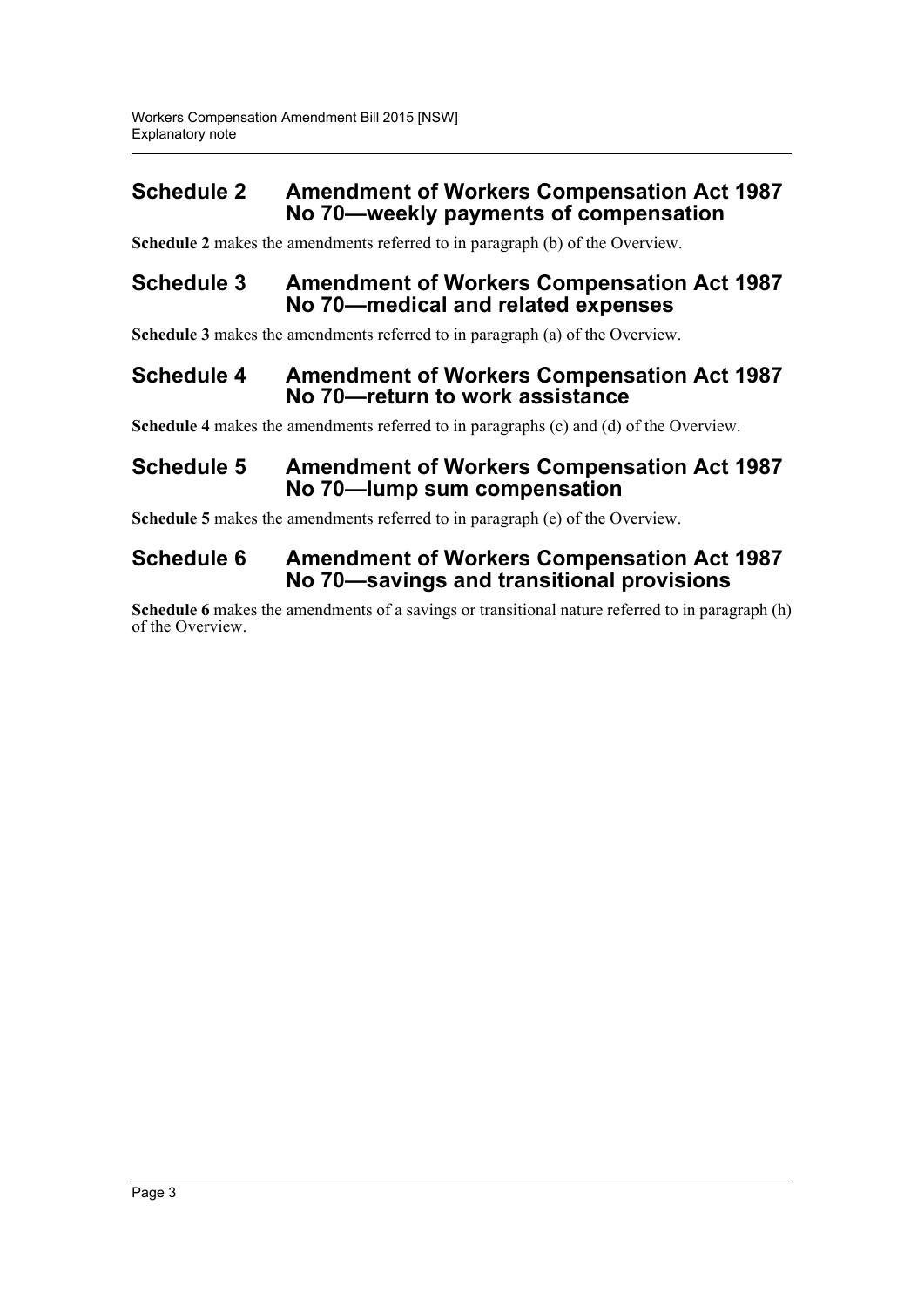First print

Page



New South Wales

# **Workers Compensation Amendment Bill 2015**

## **Contents**

|            | Name of Act                                                                             | 2              |
|------------|-----------------------------------------------------------------------------------------|----------------|
| 2          | Commencement                                                                            | $\overline{2}$ |
| Schedule 1 | Amendment of Workers Compensation Act 1987 No 70-death<br>benefits                      | 3              |
| Schedule 2 | Amendment of Workers Compensation Act 1987 No 70—weekly<br>payments of compensation     | 4              |
| Schedule 3 | Amendment of Workers Compensation Act 1987 No 70—medical<br>and related expenses        | 9              |
| Schedule 4 | Amendment of Workers Compensation Act 1987 No 70—return to<br>work assistance           | 11             |
| Schedule 5 | Amendment of Workers Compensation Act 1987 No 70—lump sum<br>compensation               | 13             |
| Schedule 6 | Amendment of Workers Compensation Act 1987 No 70-savings<br>and transitional provisions | 16             |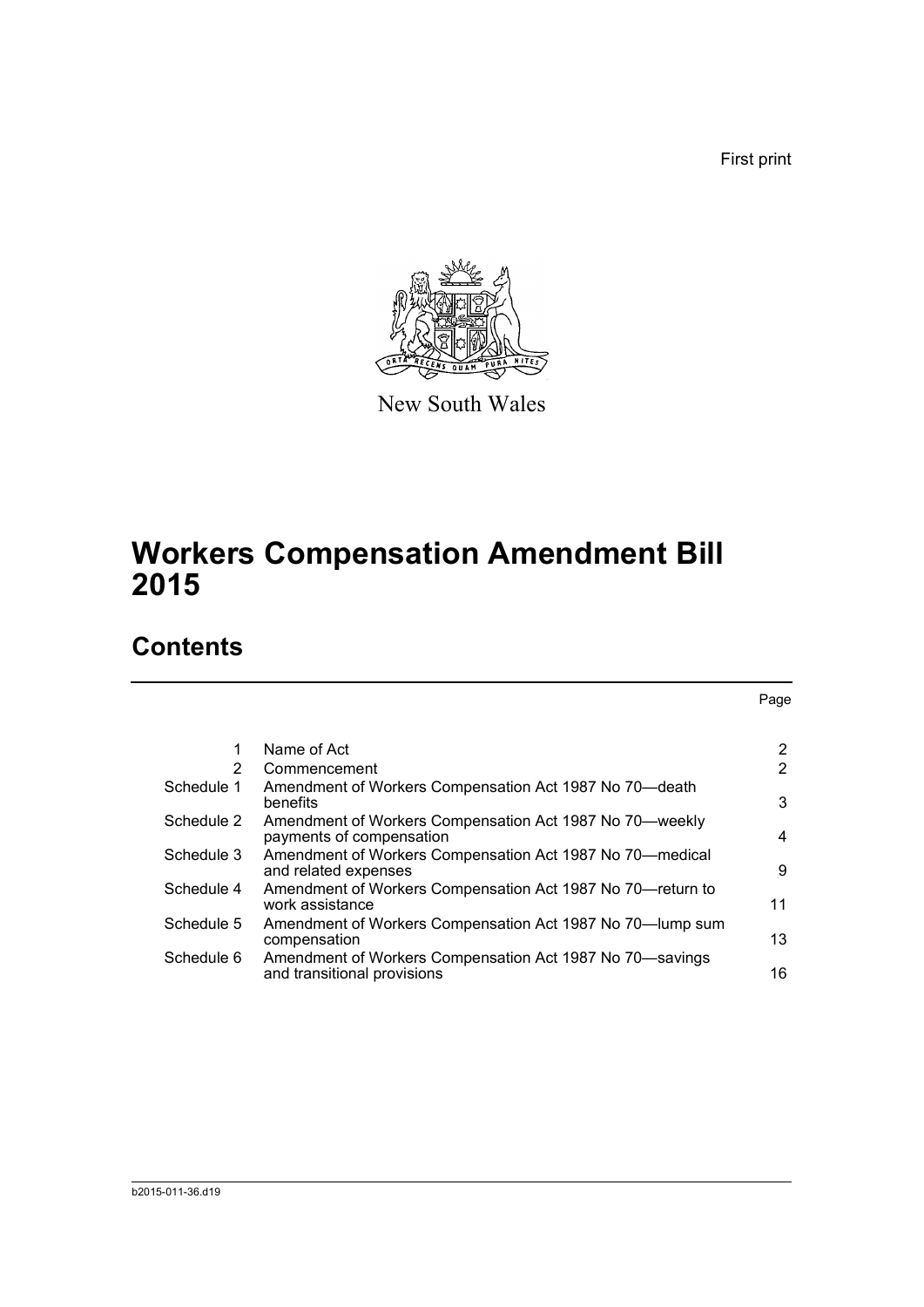

New South Wales

## **Workers Compensation Amendment Bill 2015**

No , 2015

## **A Bill for**

An Act to amend the *Workers Compensation Act 1987* to make further provision with respect to the reform of the NSW workers compensation scheme.

See also the *State Insurance and Care Governance Bill 2015*.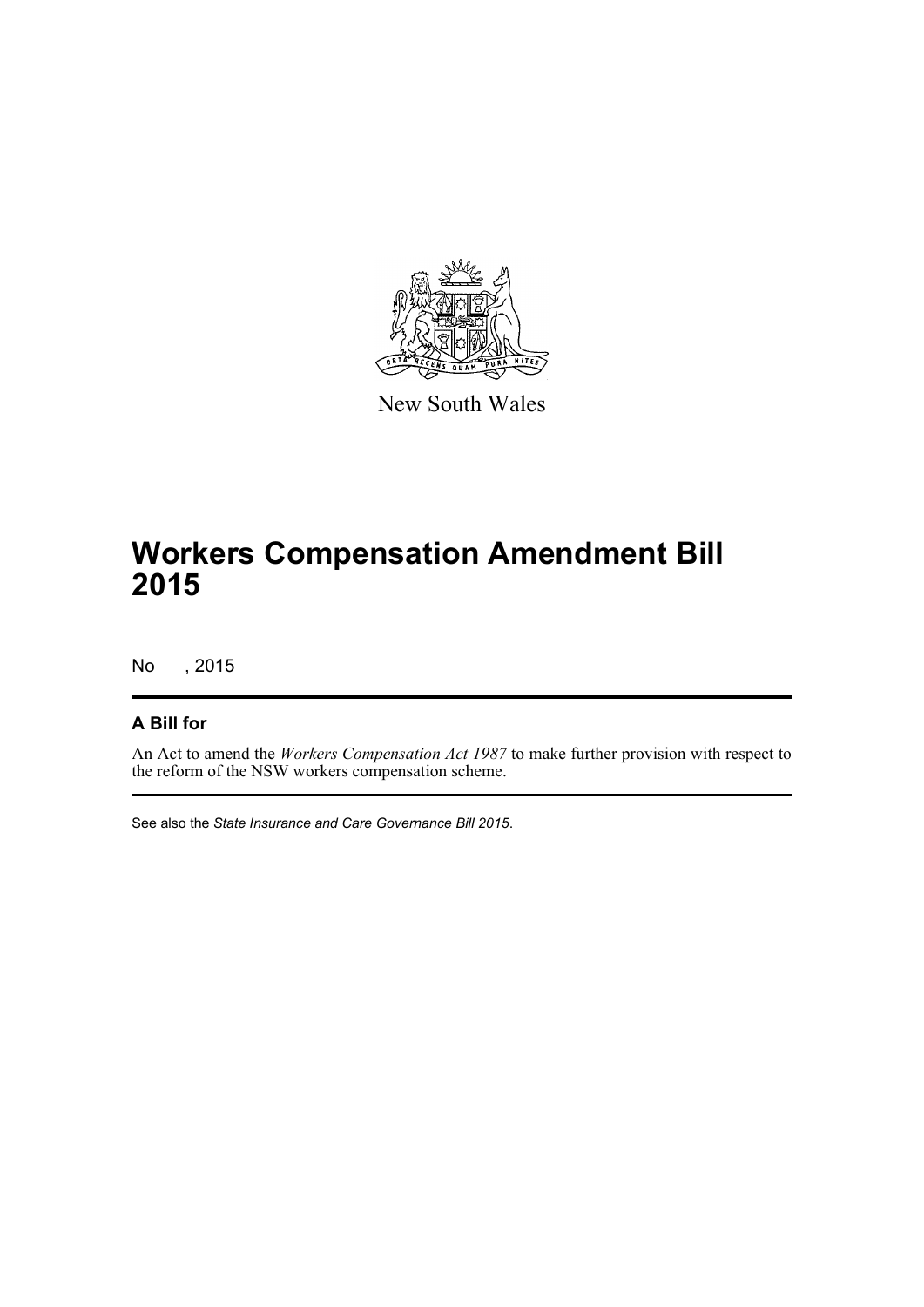<span id="page-5-0"></span>

| The Legislature of New South Wales enacts: |  |
|--------------------------------------------|--|
|--------------------------------------------|--|

<span id="page-5-1"></span>

| $\mathbf 1$ | Name of Act |                                                                                                               |                |  |  |
|-------------|-------------|---------------------------------------------------------------------------------------------------------------|----------------|--|--|
|             |             | This Act is the <i>Workers Compensation Amendment Act 2015</i> .                                              | 3              |  |  |
| 2           |             | <b>Commencement</b>                                                                                           | 4              |  |  |
|             | (1)         | This Act commences on a day or days to be appointed by proclamation, except as<br>provided by subsection (2). | 5<br>6         |  |  |
|             | (2)         | The following provisions of this Act commence on the date of assent to this Act:                              | $\overline{7}$ |  |  |
|             |             | Schedule $2 \lfloor 1 \rfloor$ ,<br>(a)                                                                       | 8              |  |  |
|             |             | Schedule $3 [1]-[3]$ ,<br>(b)                                                                                 | 9              |  |  |
|             |             | Schedule 6.<br>(c)                                                                                            | 10             |  |  |
|             |             |                                                                                                               |                |  |  |

1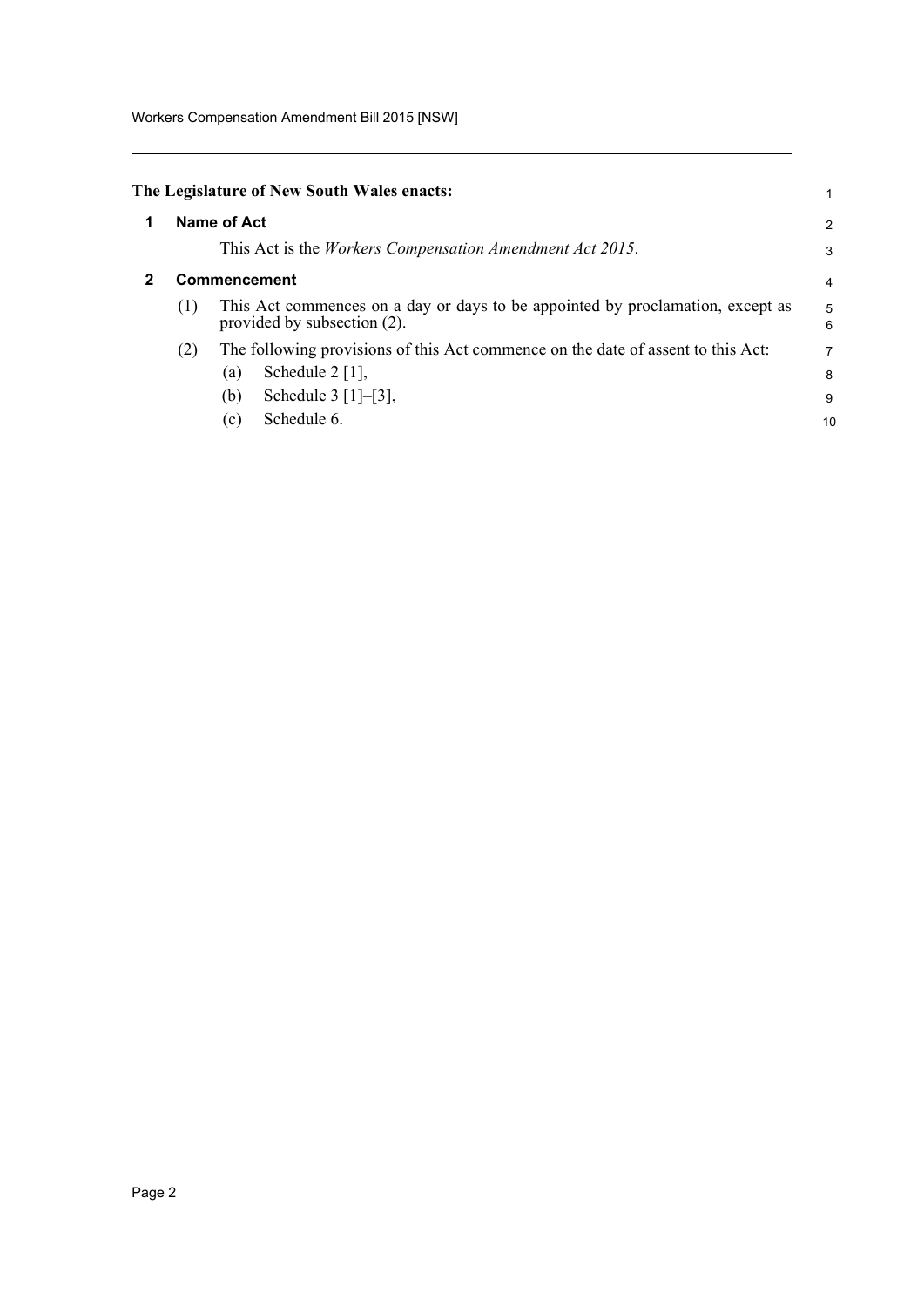<span id="page-6-0"></span>

|     | <b>Schedule 1</b><br><b>Amendment of Workers Compensation Act 1987</b><br>No 70-death benefits                         | $\mathbf{1}$<br>2 |
|-----|------------------------------------------------------------------------------------------------------------------------|-------------------|
| [1] | Section 25 Death of worker leaving dependants<br>Omit "\$425,000" from section 25 (1) (a). Insert instead "\$750,000". | 3<br>4            |
| [2] | <b>Section 26 Funeral expenses</b><br>Omit "\$9,000". Insert instead "\$15,000".                                       | 5<br>-6           |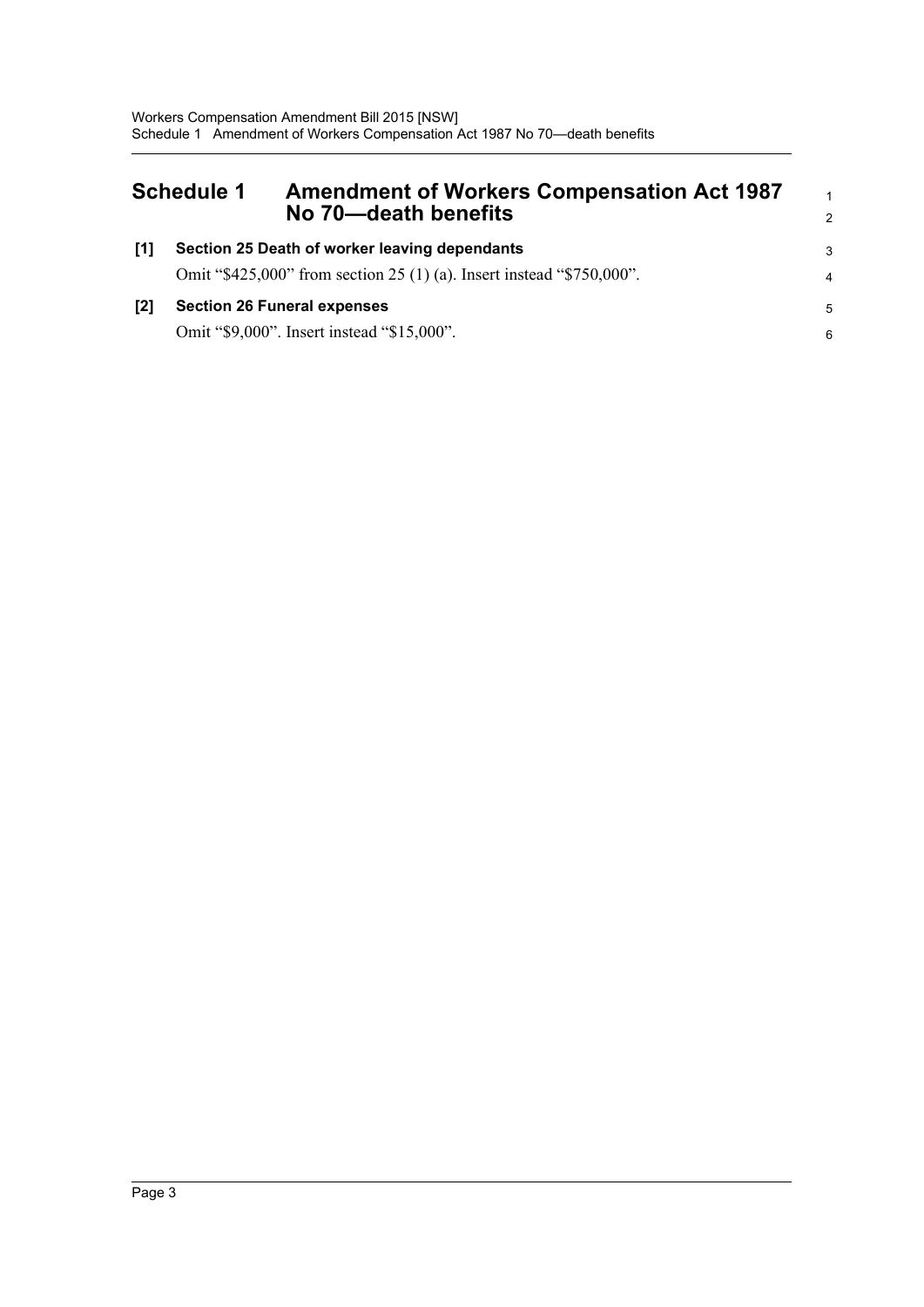<span id="page-7-0"></span>

|       | <b>Schedule 2</b>              |     | <b>Amendment of Workers Compensation Act 1987</b><br>No 70—weekly payments of compensation                                                                                                                                                                                                                                                                                                                                  | $\mathbf{1}$<br>$\overline{2}$           |
|-------|--------------------------------|-----|-----------------------------------------------------------------------------------------------------------------------------------------------------------------------------------------------------------------------------------------------------------------------------------------------------------------------------------------------------------------------------------------------------------------------------|------------------------------------------|
| [1]   | <b>Section 32A Definitions</b> |     |                                                                                                                                                                                                                                                                                                                                                                                                                             | 3                                        |
|       |                                |     | Omit paragraph (b) of the definition of <b><i>seriously injured worker</i></b> . Insert instead:                                                                                                                                                                                                                                                                                                                            | 4                                        |
|       |                                | (b) | an assessment of the degree of permanent impairment is pending and<br>has not been made because an approved medical specialist has declined<br>to make the assessment on the basis that maximum medical<br>improvement has not been reached and the degree of permanent<br>impairment is not fully ascertainable, or<br>Note. Paragraph (b) no longer applies once the degree of permanent<br>impairment has been assessed. | 5<br>6<br>$\overline{7}$<br>8<br>9<br>10 |
|       |                                |     |                                                                                                                                                                                                                                                                                                                                                                                                                             | 11                                       |
| [2]   |                                |     | Section 32A, definition of "seriously injured worker"                                                                                                                                                                                                                                                                                                                                                                       | 12                                       |
|       |                                |     | Omit "seriously injured worker" from the definition.                                                                                                                                                                                                                                                                                                                                                                        | 13                                       |
|       | section.                       |     | Insert instead "worker with highest needs", and transfer the definition to the end of the                                                                                                                                                                                                                                                                                                                                   | 14<br>15                                 |
| $[3]$ |                                |     | Section 32A, definition of "worker with high needs"                                                                                                                                                                                                                                                                                                                                                                         | 16                                       |
|       | Insert in alphabetical order:  |     |                                                                                                                                                                                                                                                                                                                                                                                                                             | 17                                       |
|       |                                |     | worker with high needs means a worker whose injury has resulted in<br>permanent impairment and:                                                                                                                                                                                                                                                                                                                             | 18<br>19                                 |
|       |                                | (a) | the degree of permanent impairment has been assessed for the purposes<br>of Division 4 to be more than 20%, or                                                                                                                                                                                                                                                                                                              | 20<br>21                                 |
|       |                                | (b) | an assessment of the degree of permanent impairment is pending and<br>has not been made because an approved medical specialist has declined<br>to make the assessment on the basis that maximum medical<br>improvement has not been reached and the degree of permanent<br>impairment is not fully ascertainable, or                                                                                                        | 22<br>23<br>24<br>25<br>26               |
|       |                                |     | Note. Paragraph (b) no longer applies once the degree of permanent<br>impairment has been assessed.                                                                                                                                                                                                                                                                                                                         | 27<br>28                                 |
|       |                                | (c) | the insurer is satisfied that the degree of permanent impairment is likely<br>to be more than $20\%$ ,<br>and includes a worker with highest needs.                                                                                                                                                                                                                                                                         | 29<br>30<br>31                           |
| [4]   |                                |     | Section 38 Special requirements for continuation of weekly payments after second<br>entitlement period (after week 130)                                                                                                                                                                                                                                                                                                     | 32<br>33                                 |
|       |                                |     | Insert "(other than a worker with high needs)" after "A worker" in section 38 (3).                                                                                                                                                                                                                                                                                                                                          | 34                                       |
| [5]   | Section 38 (3A)                |     |                                                                                                                                                                                                                                                                                                                                                                                                                             | 35                                       |
|       | Insert after section $38(3)$ : |     |                                                                                                                                                                                                                                                                                                                                                                                                                             | 36                                       |
|       | (3A)                           |     | A worker with high needs who is assessed by the insurer as having current<br>work capacity is entitled to compensation after the second entitlement period<br>only if the worker has applied to the insurer in writing (in the form approved<br>by the Authority) no earlier than 52 weeks before the end of the second<br>entitlement period for continuation of weekly payments after the second<br>entitlement period.   | 37<br>38<br>39<br>40<br>41<br>42         |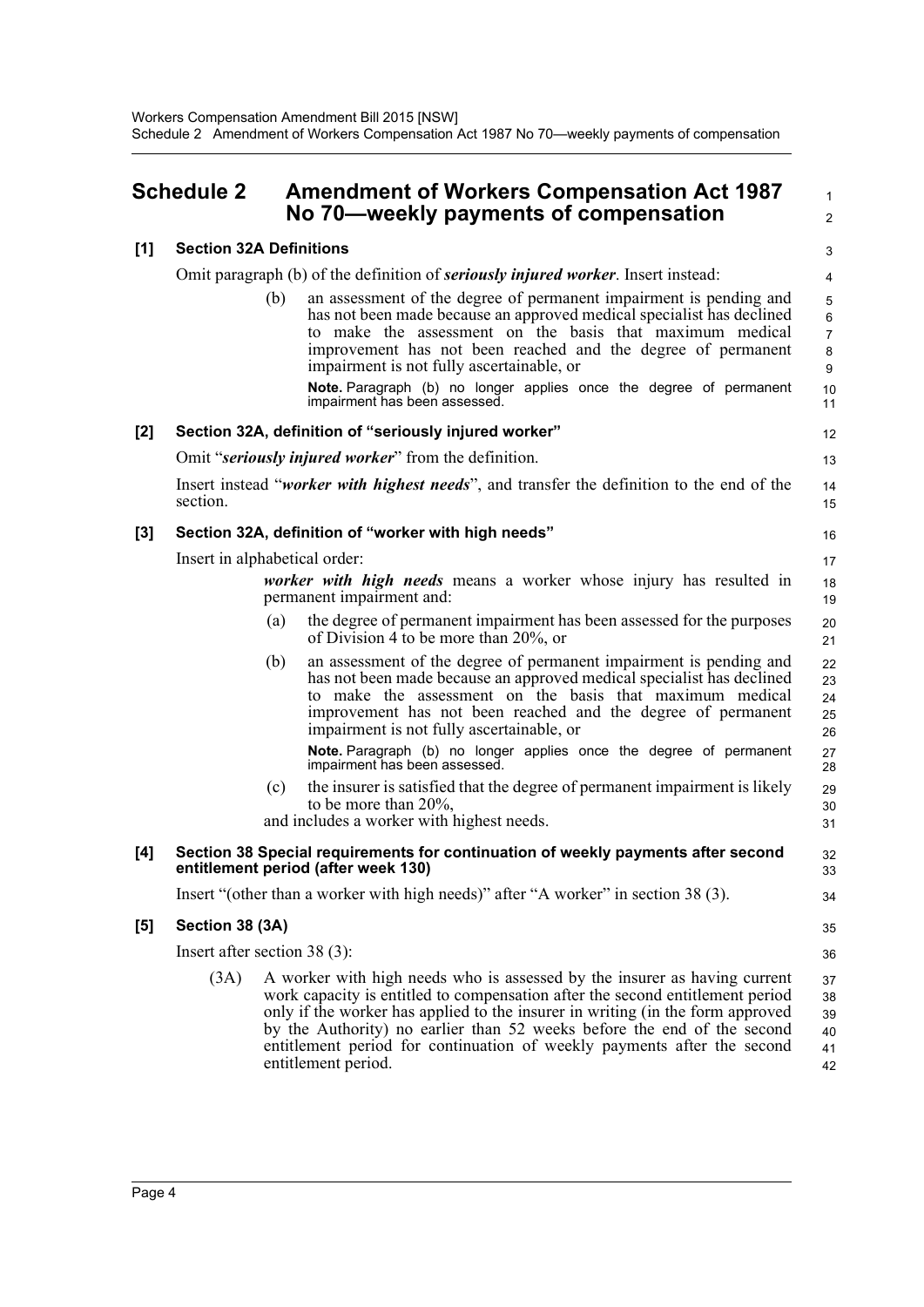Workers Compensation Amendment Bill 2015 [NSW] Schedule 2 Amendment of Workers Compensation Act 1987 No 70—weekly payments of compensation

| [6]    | Sections 38 (5) and 44A (4) |                       |                                                                                                                                                                                                                                                                                                                                                        |                                      |  |  |  |
|--------|-----------------------------|-----------------------|--------------------------------------------------------------------------------------------------------------------------------------------------------------------------------------------------------------------------------------------------------------------------------------------------------------------------------------------------------|--------------------------------------|--|--|--|
|        |                             |                       | Omit "seriously injured worker" wherever occurring.                                                                                                                                                                                                                                                                                                    | 2                                    |  |  |  |
|        |                             |                       | Insert instead "worker with highest needs".                                                                                                                                                                                                                                                                                                            | 3                                    |  |  |  |
| $[7]$  |                             | <b>Section 38A</b>    |                                                                                                                                                                                                                                                                                                                                                        | 4                                    |  |  |  |
|        |                             |                       | Insert after section 38:                                                                                                                                                                                                                                                                                                                               | $\mathbf 5$                          |  |  |  |
|        | 38A                         |                       | Special provision for workers with highest needs                                                                                                                                                                                                                                                                                                       | 6                                    |  |  |  |
|        |                             | (1)                   | If the determination of the amount of weekly payments of compensation<br>payable to a worker with highest needs in accordance with this Subdivision<br>results in an amount that is less than \$788.32, the amount is to be treated as<br>\$788.32.                                                                                                    | $\overline{7}$<br>$\bf 8$<br>9<br>10 |  |  |  |
|        |                             | (2)                   | If the amount specified in subsection (1) is varied by operation of Division 6A,<br>a weekly payment of compensation payable to a worker with highest needs<br>before the date on which the variation takes effect is, for any period of<br>incapacity occurring on and after that date, to be determined by reference to<br>that amount as so varied. | 11<br>12<br>13<br>14<br>15           |  |  |  |
| [8]    |                             |                       | Section 43 Work capacity decisions by insurers                                                                                                                                                                                                                                                                                                         | 16                                   |  |  |  |
|        |                             |                       | Omit "section 44" from section 43 (1). Insert instead "section 44BB".                                                                                                                                                                                                                                                                                  | 17                                   |  |  |  |
| [9]    |                             |                       | Section 44 Review of work capacity decisions                                                                                                                                                                                                                                                                                                           | 18                                   |  |  |  |
|        |                             |                       | Omit "(an <i>internal review</i> )" from section 44 (1) (a).                                                                                                                                                                                                                                                                                           | 19                                   |  |  |  |
| [10]   |                             | Section 44 (2A)       |                                                                                                                                                                                                                                                                                                                                                        | 20                                   |  |  |  |
|        |                             |                       | Insert after section 44 $(2)$ :                                                                                                                                                                                                                                                                                                                        | 21                                   |  |  |  |
|        |                             | (2A)                  | The insurer is to notify the worker of the decision on an internal review as soon<br>as practicable after the review is conducted.                                                                                                                                                                                                                     | 22<br>23                             |  |  |  |
| $[11]$ |                             |                       | Section 44 (4) and (6)                                                                                                                                                                                                                                                                                                                                 | 24                                   |  |  |  |
|        |                             |                       | Omit the subsections.                                                                                                                                                                                                                                                                                                                                  | 25                                   |  |  |  |
| [12]   |                             | <b>Section 44 (5)</b> |                                                                                                                                                                                                                                                                                                                                                        | 26                                   |  |  |  |
|        |                             |                       | Omit "the subject of a review under this section" Insert instead "stayed".                                                                                                                                                                                                                                                                             | 27                                   |  |  |  |
| [13]   |                             | <b>Section 44</b>     |                                                                                                                                                                                                                                                                                                                                                        | 28                                   |  |  |  |
|        |                             |                       | Transfer section 44 (renumbered as section 44BB) to Subdivision 3A of Division 2 of Part 3<br>(as inserted by item [14]) and insert it after section 44BA.                                                                                                                                                                                             | 29<br>30                             |  |  |  |
| [14]   |                             |                       | Part 3, Division 2, Subdivision 3A                                                                                                                                                                                                                                                                                                                     | 31                                   |  |  |  |
|        |                             |                       | Insert after section 44B:                                                                                                                                                                                                                                                                                                                              | 32                                   |  |  |  |
|        |                             |                       | <b>Subdivision 3A</b><br>Review of work capacity decisions                                                                                                                                                                                                                                                                                             | 33                                   |  |  |  |
|        | 44BA                        |                       | <b>Definitions</b>                                                                                                                                                                                                                                                                                                                                     | 34                                   |  |  |  |
|        |                             |                       | In this Subdivision:                                                                                                                                                                                                                                                                                                                                   | 35                                   |  |  |  |
|        |                             |                       | <i>internal review</i> means a review by an insurer under section 44BB.<br>original decision means a work capacity decision that is the subject of a<br>review under section 44BB.                                                                                                                                                                     | 36<br>37<br>38                       |  |  |  |
|        |                             |                       |                                                                                                                                                                                                                                                                                                                                                        |                                      |  |  |  |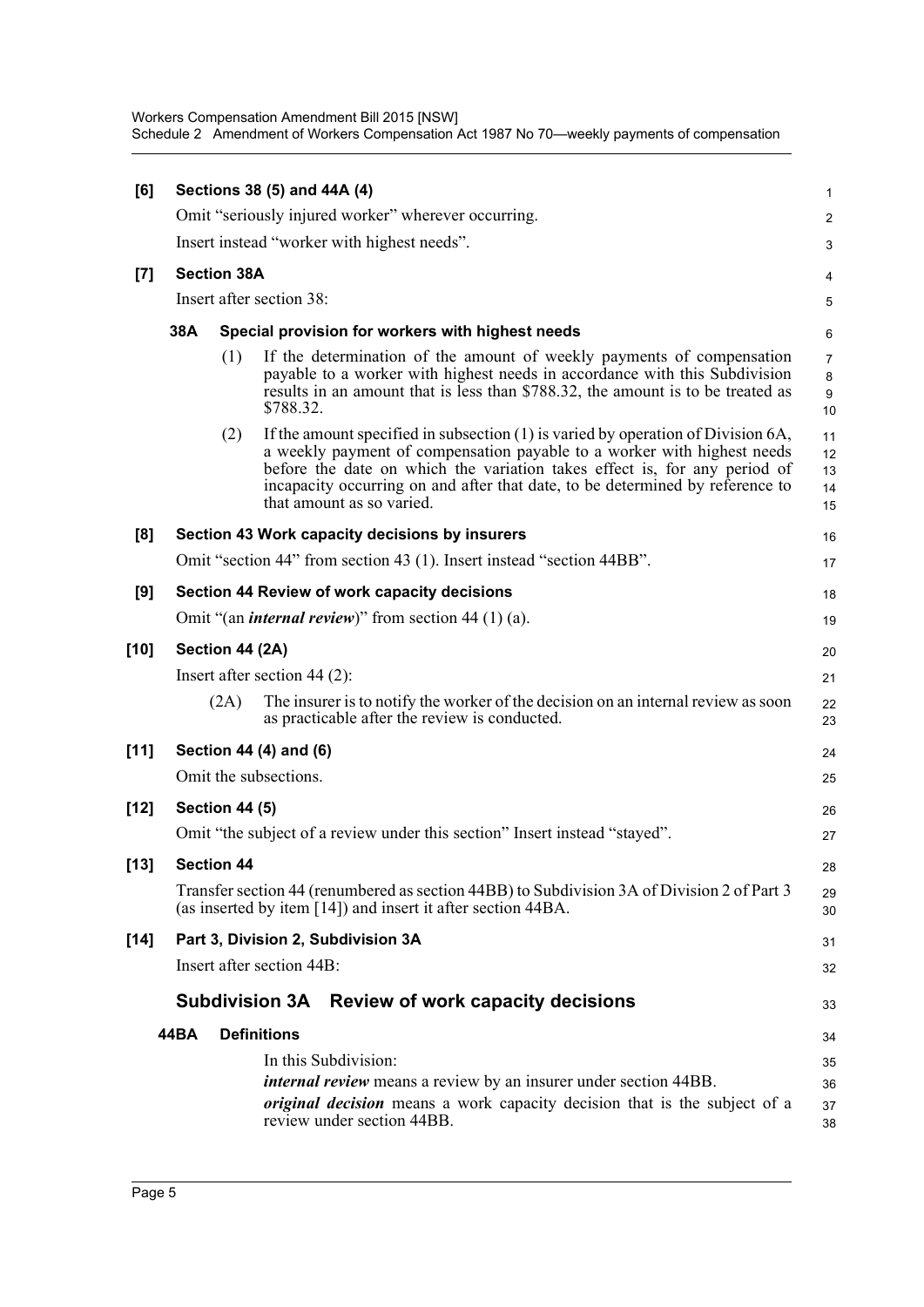|      |     | <i>required period of notice</i> , in relation to the discontinuation of payment of<br>compensation to a worker, or the reduction of the amount of compensation<br>payable to the worker, means the required period of notice for the purposes of<br>section 54 with respect to the discontinuation or reduction.<br><i>review decision</i> means a work capacity decision made by an insurer as a result<br>of a review under section 44BB. | $\mathbf{1}$<br>$\overline{2}$<br>3<br>$\overline{4}$<br>$\sqrt{5}$<br>6 |
|------|-----|----------------------------------------------------------------------------------------------------------------------------------------------------------------------------------------------------------------------------------------------------------------------------------------------------------------------------------------------------------------------------------------------------------------------------------------------|--------------------------------------------------------------------------|
| 44BC |     | Stay of work capacity decisions                                                                                                                                                                                                                                                                                                                                                                                                              | 7                                                                        |
|      | (1) | A review of a work capacity decision in respect of a worker operates to stay<br>the decision that is the subject of the review and prevents the taking of action<br>by an insurer based on the decision while the decision is stayed.                                                                                                                                                                                                        | 8<br>9<br>10                                                             |
|      | (2) | However, a review operates to stay the decision that is the subject of the<br>review only if the application for review is made by the worker within 30 days<br>after the day on which the worker is notified (or required under section 44BB)<br>to be notified) of:                                                                                                                                                                        | 11<br>12<br>13<br>14                                                     |
|      |     | the work capacity decision to be reviewed (in the case of an application<br>(a)<br>for internal review), or                                                                                                                                                                                                                                                                                                                                  | 15<br>16                                                                 |
|      |     | (b)<br>the decision on the internal review (in the case of an application for<br>review by the Authority), or                                                                                                                                                                                                                                                                                                                                | 17<br>18                                                                 |
|      |     | the findings of the merit review (in the case of an application for review<br>(c)<br>by the Independent Review Officer).                                                                                                                                                                                                                                                                                                                     | 19<br>20                                                                 |
|      | (3) | A stay operates from the time the application for review is made until the<br>worker is notified of the findings of the review (or the application for review<br>is withdrawn).                                                                                                                                                                                                                                                              | 21<br>22<br>23                                                           |
|      |     | Note. After a stay is lifted, weekly payments of compensation must not be discontinued<br>or reduced in accordance with the original decision (or any decision resulting from the<br>review of that decision) until the required period of notice under section 54 has expired.<br>See sections 44BD and 44BE for the effect of a review on that notice period.                                                                              | 24<br>25<br>26<br>27                                                     |
|      | (4) | A stay of an original decision to discontinue, or reduce an amount of,<br>compensation does not operate to extend the required period of notice with<br>respect to the discontinuation or reduction.                                                                                                                                                                                                                                         | 28<br>29<br>30                                                           |
|      |     | Note. In some circumstances, a new period of notice will commence when a worker is<br>notified of a discontinuation or reduction resulting from a review. See section 44BD.                                                                                                                                                                                                                                                                  | 31<br>32                                                                 |
| 44BD |     | Effect of review decision on notice period                                                                                                                                                                                                                                                                                                                                                                                                   | 33                                                                       |
|      | (1) | In the application of section 54 to a discontinuation, or reduction of the<br>amount, of payments of compensation as a result of a review decision (whether<br>or not the review decision is less favourable to the worker than the original<br>decision):                                                                                                                                                                                   | 34<br>35<br>36<br>37                                                     |
|      |     | (a)<br>no regard is to be had to any period of notice given to the worker in<br>respect of any discontinuation or reduction before the date on which the<br>worker is notified of the review decision, and                                                                                                                                                                                                                                   | 38<br>39<br>40                                                           |
|      |     | the required period of notice commences on that date.<br>(b)                                                                                                                                                                                                                                                                                                                                                                                 | 41                                                                       |
|      | (2) | This section does not apply to a discontinuation or reduction as a result of a<br>review decision that affirms an original decision with respect to the<br>discontinuation or reduction.                                                                                                                                                                                                                                                     | 42<br>43<br>44                                                           |
|      |     | Note. See section 44BE for the effect of the affirmation of an original decision on the<br>required period of notice.                                                                                                                                                                                                                                                                                                                        | 45<br>46                                                                 |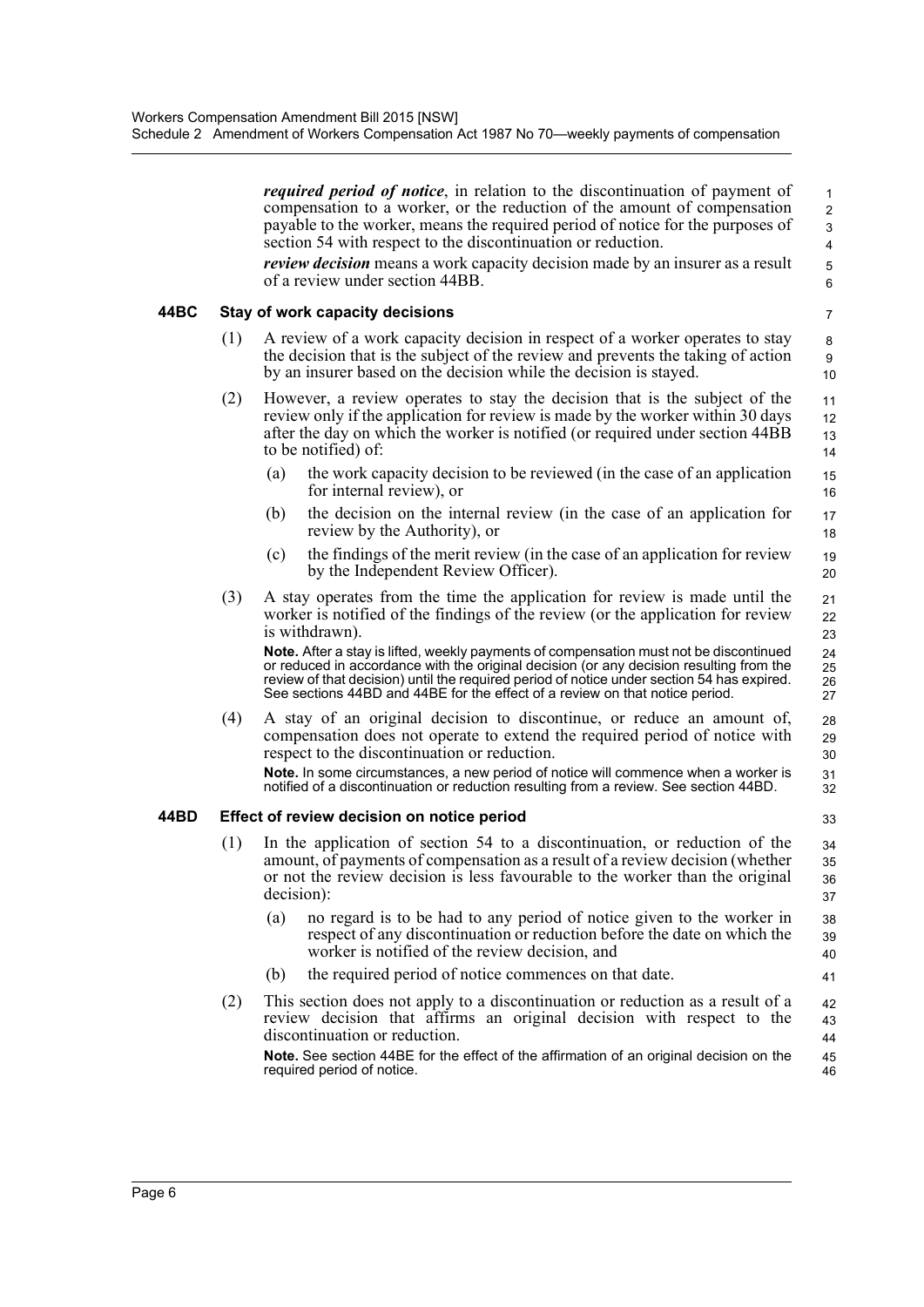#### **44BE Effect of affirmation or withdrawal on notice period**

|        | 44BE |                          |                    | Effect of affirmation or withdrawal on notice period                                                                                                                                                                                           | $\mathbf{1}$         |
|--------|------|--------------------------|--------------------|------------------------------------------------------------------------------------------------------------------------------------------------------------------------------------------------------------------------------------------------|----------------------|
|        |      | (1)                      |                    | The required period of notice with respect to a discontinuation or reduction of<br>compensation is not affected by:                                                                                                                            | $\overline{2}$<br>3  |
|        |      |                          | (a)                | a review decision that affirms an original decision with respect to the<br>discontinuation or reduction, or                                                                                                                                    | 4<br>5               |
|        |      |                          | (b)                | the withdrawal of an application for review under section 44BB of the<br>original decision with respect to the discontinuation or reduction.                                                                                                   | 6<br>$\overline{7}$  |
|        |      | (2)                      |                    | Accordingly, the original decision (and any affirming review decision) takes<br>effect on the later of:                                                                                                                                        | 8<br>9               |
|        |      |                          | (a)                | the date on which the worker is notified of the review decision, or<br>withdraws the application for review, or                                                                                                                                | 10<br>11             |
|        |      |                          | (b)                | the date on which the required period of notice in respect of the<br>discontinuation or reduction to which the original decision relates<br>expires.                                                                                           | 12<br>13<br>14       |
|        | 44BF |                          | <b>Legal costs</b> |                                                                                                                                                                                                                                                | 15                   |
|        |      | (1)                      |                    | A legal practitioner is not entitled to be paid or recover any amount for a legal<br>service provided to a worker or an insurer in connection with a review if:                                                                                | 16<br>17             |
|        |      |                          | (a)                | the review is of a prescribed class, or                                                                                                                                                                                                        | 18                   |
|        |      |                          | (b)                | the regulations do not fix any maximum costs for providing the legal<br>service to the worker or insurer in connection with the review.                                                                                                        | 19<br>20             |
|        |      | (2)                      | review.            | Despite section 341 of the 1998 Act, the regulations may provide that, in<br>prescribed circumstances, a party to a review under this Subdivision (other<br>than an internal review) is to bear the other party's costs in connection with the | 21<br>22<br>23<br>24 |
| $[15]$ |      |                          |                    | Section 52 Termination of weekly payments on retiring age                                                                                                                                                                                      | 25                   |
|        |      |                          |                    | Insert "first anniversary of the" after "after the" in section $52(2)(a)$ .                                                                                                                                                                    | 26                   |
| $[16]$ |      | compensation             |                    | Section 54 Notice required before termination or reduction of payment of weekly                                                                                                                                                                | 27<br>28             |
|        |      |                          |                    | Insert at the end of the section:                                                                                                                                                                                                              | 29                   |
|        |      |                          |                    | Note. See sections 44BD and 44BE for the effect of a review under section 44BB on<br>the required period of notice.                                                                                                                            | 30<br>31             |
| $[17]$ |      | <b>Section 58A</b>       |                    |                                                                                                                                                                                                                                                | 32                   |
|        |      | Insert after section 58: |                    |                                                                                                                                                                                                                                                | 33                   |
|        | 58A  |                          | <b>Regulations</b> |                                                                                                                                                                                                                                                | 34                   |
|        |      |                          |                    | The regulations may make provision for or with respect to the following:                                                                                                                                                                       | 35                   |
|        |      |                          | (a)                | varying the method by which pre-injury average weekly earnings are to<br>be calculated under this Subdivision in respect of a worker or class of<br>workers,                                                                                   | 36<br>37<br>38       |
|        |      |                          | (b)                | prescribing a benefit, or class of benefit, as a non-pecuniary benefit for<br>the purposes of this Division,                                                                                                                                   | 39<br>40             |
|        |      |                          | (c)                | prescribing a payment, allowance, commission or other amount, or class<br>of amount, as a base rate of pay exclusion for the purposes of this<br>Division.                                                                                     | 41<br>42<br>43       |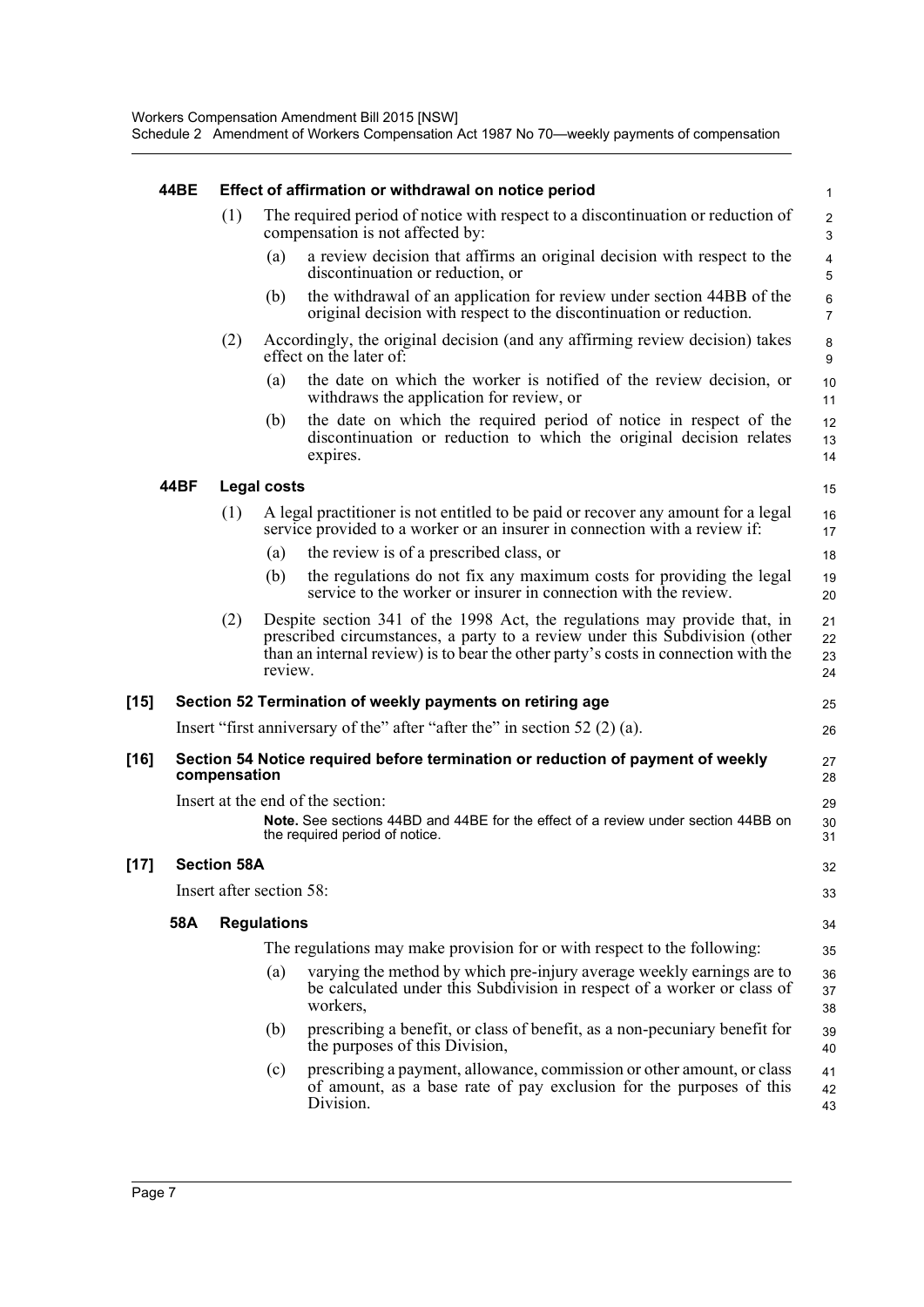| [18] | <b>Section 79 Definitions</b><br>$\mathbf{1}$ |                                                                                            |                        |                                                                                                                                                                                                                                 |                     |  |
|------|-----------------------------------------------|--------------------------------------------------------------------------------------------|------------------------|---------------------------------------------------------------------------------------------------------------------------------------------------------------------------------------------------------------------------------|---------------------|--|
|      |                                               |                                                                                            |                        | Omit "number 212.1" from paragraph (a) of the definition of base index number.                                                                                                                                                  | $\overline{2}$      |  |
|      |                                               | Insert instead "latest index number in relation to the adjustment date of 1 October 2015". |                        |                                                                                                                                                                                                                                 |                     |  |
| [19] |                                               | <b>Section 82BA</b>                                                                        |                        |                                                                                                                                                                                                                                 | 4                   |  |
|      |                                               | Insert after section 82B:                                                                  |                        |                                                                                                                                                                                                                                 | 5                   |  |
|      | 82BA                                          |                                                                                            |                        | Indexation-compensation amount for workers with highest needs                                                                                                                                                                   | 6                   |  |
|      |                                               | (1)                                                                                        | formula:               | The amount $A$ is to be varied on each review date, in accordance with the                                                                                                                                                      | $\overline{7}$<br>8 |  |
|      |                                               |                                                                                            | $A \times \frac{B}{C}$ |                                                                                                                                                                                                                                 | 9                   |  |
|      |                                               |                                                                                            | where:                 |                                                                                                                                                                                                                                 | 10                  |  |
|      |                                               |                                                                                            | $\boldsymbol{B}$ is:   | A is the amount of \$788.32 specified in section 38A or, if that amount has been<br>varied in accordance with this section, that amount as last so varied.                                                                      | 11<br>12<br>13      |  |
|      |                                               |                                                                                            | (a)                    | the CPI for the December quarter immediately prior to the review date<br>when the review date is 1 April, or                                                                                                                    | 14<br>15            |  |
|      |                                               |                                                                                            | (b)                    | the CPI for the June quarter immediately prior to the review date when<br>the review date is 1 October.                                                                                                                         | 16<br>17            |  |
|      |                                               |                                                                                            | $\overline{C}$ is:     |                                                                                                                                                                                                                                 | 18                  |  |
|      |                                               |                                                                                            | (a)                    | the CPI for the June quarter immediately prior to the review date when<br>the review date is 1 April, or                                                                                                                        | 19<br>20            |  |
|      |                                               |                                                                                            | (b)                    | the CPI for the December quarter immediately prior to the review date<br>when the review date is 1 October.                                                                                                                     | 21<br>22            |  |
|      |                                               | (2)                                                                                        |                        | In this section:                                                                                                                                                                                                                | 23                  |  |
|      |                                               |                                                                                            |                        | <b>CPI</b> means the consumer price index (All Groups Index) for Sydney issued by<br>the Australian Statistician.                                                                                                               | 24<br>25            |  |
|      |                                               |                                                                                            |                        | <i>review date</i> means 1 April and 1 October in each year.                                                                                                                                                                    | 26                  |  |
|      |                                               | (3)                                                                                        |                        | The Minister is to notify, by order published on the NSW legislation website<br>on or before each review date, the amount that is to apply as the amount<br>specified in section 38A as varied in accordance with this section. | 27<br>28<br>29      |  |
|      |                                               | (4)                                                                                        |                        | A notification published on the NSW legislation website after a review date<br>for the purposes of the variation required for that review date under this section<br>has effect as if published before that review date.        | 30<br>31<br>32      |  |
| [20] |                                               |                                                                                            |                        | Section 82C Indexation-no reduction                                                                                                                                                                                             | 33                  |  |
|      |                                               |                                                                                            |                        | Omit "or 82B". Insert instead ", 82B or 82BA".                                                                                                                                                                                  | 34                  |  |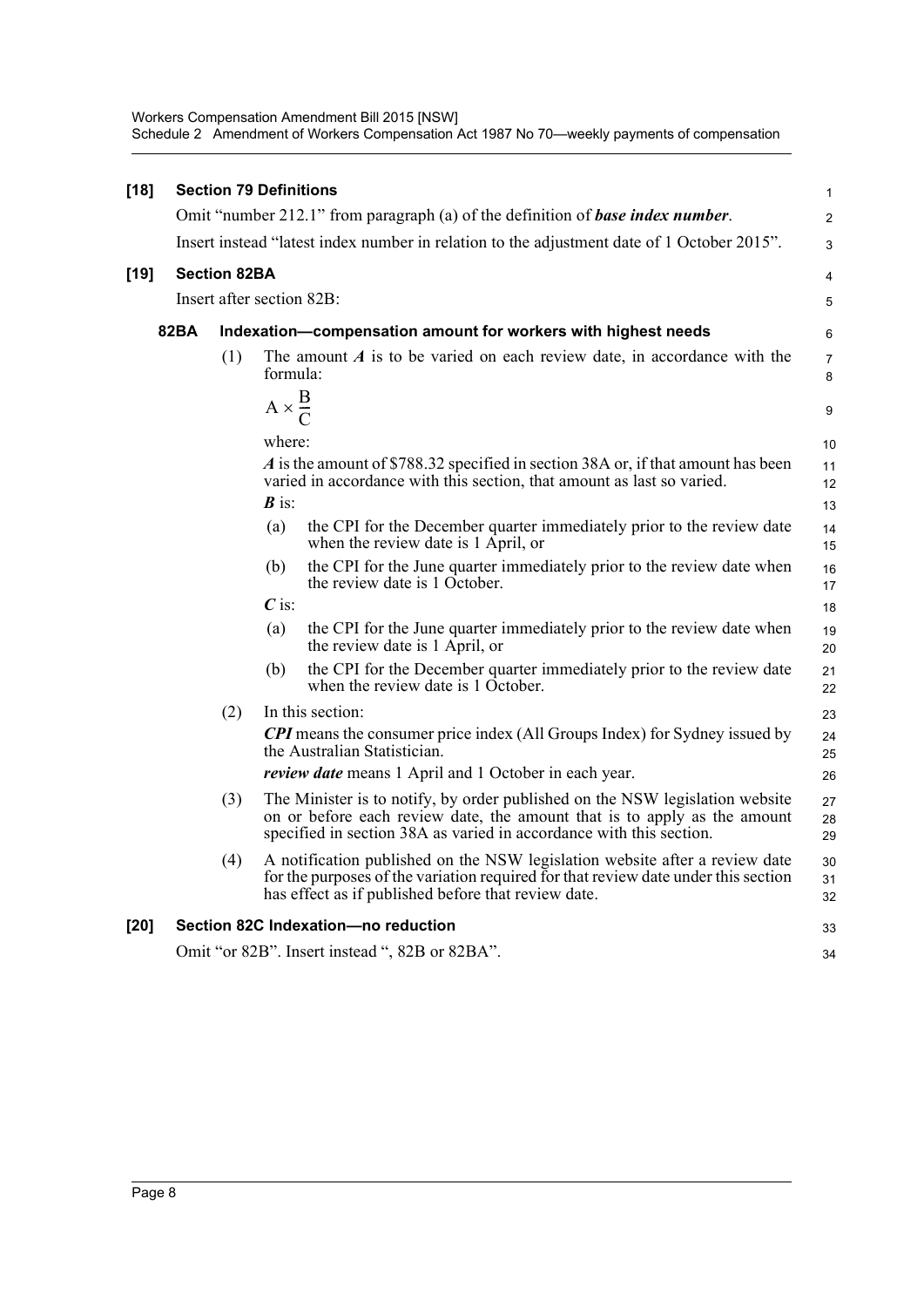## <span id="page-12-0"></span>**Schedule 3 Amendment of Workers Compensation Act 1987 No 70—medical and related expenses**

 1  $\overline{2}$ 

14 15

21 22

### **[1] Section 59A Limit on payment of compensation** Omit "the worker ceased to be entitled to weekly payments of compensation" from section 59A (2).

Insert instead "the weekly payments of compensation cease to be payable to the worker".

### **[2] Section 59A (3)**

Omit "a worker becomes entitled to weekly payments of compensation after ceasing to be entitled to compensation under this Division, the worker is once again entitled to compensation under this Division".

Insert instead "weekly payments of compensation become payable to a worker after compensation under this Division ceases to be payable to the worker, compensation under this Division is once again payable to the worker".

### **[3] Section 59A (3A)**

Insert after section 59A (3):

(3A) For the avoidance of doubt, weekly payments of compensation are payable to a worker for the purposes of this section only while the worker satisfies the requirement of incapacity for work and all other requirements of Division 2 that the worker must satisfy in order to be entitled to weekly payments of compensation. 16 17 18 19 20

#### **[4] Section 59A**

Omit the section. Insert instead:

#### **59A Limit on payment of compensation**

- (1) Compensation is not payable to an injured worker under this Division in respect of any treatment, service or assistance given or provided after the expiry of the compensation period in respect of the injured worker.
- (2) The compensation period in respect of an injured worker is:
	- (a) if the injury has resulted in a degree of permanent impairment assessed as provided by section 65 to be 10% or less, or the degree of permanent impairment has not been assessed as provided by that section, the period of 2 years commencing on:
		- (i) the day on which the claim for compensation in respect of the injury was first made (if weekly payments of compensation are not or have not been paid or payable to the worker), or
		- (ii) the day on which weekly payments of compensation cease to be payable to the worker (if weekly payments of compensation are or have been paid or payable to the worker), or
	- (b) if the injury has resulted in a degree of permanent impairment assessed as provided by section 65 to be more than 10% but not more than 20%, the period of 5 years commencing on: 38 39 40
		- (i) the day on which the claim for compensation in respect of the injury was first made (if weekly payments of compensation are not or have not been paid or payable to the worker), or 41 42 43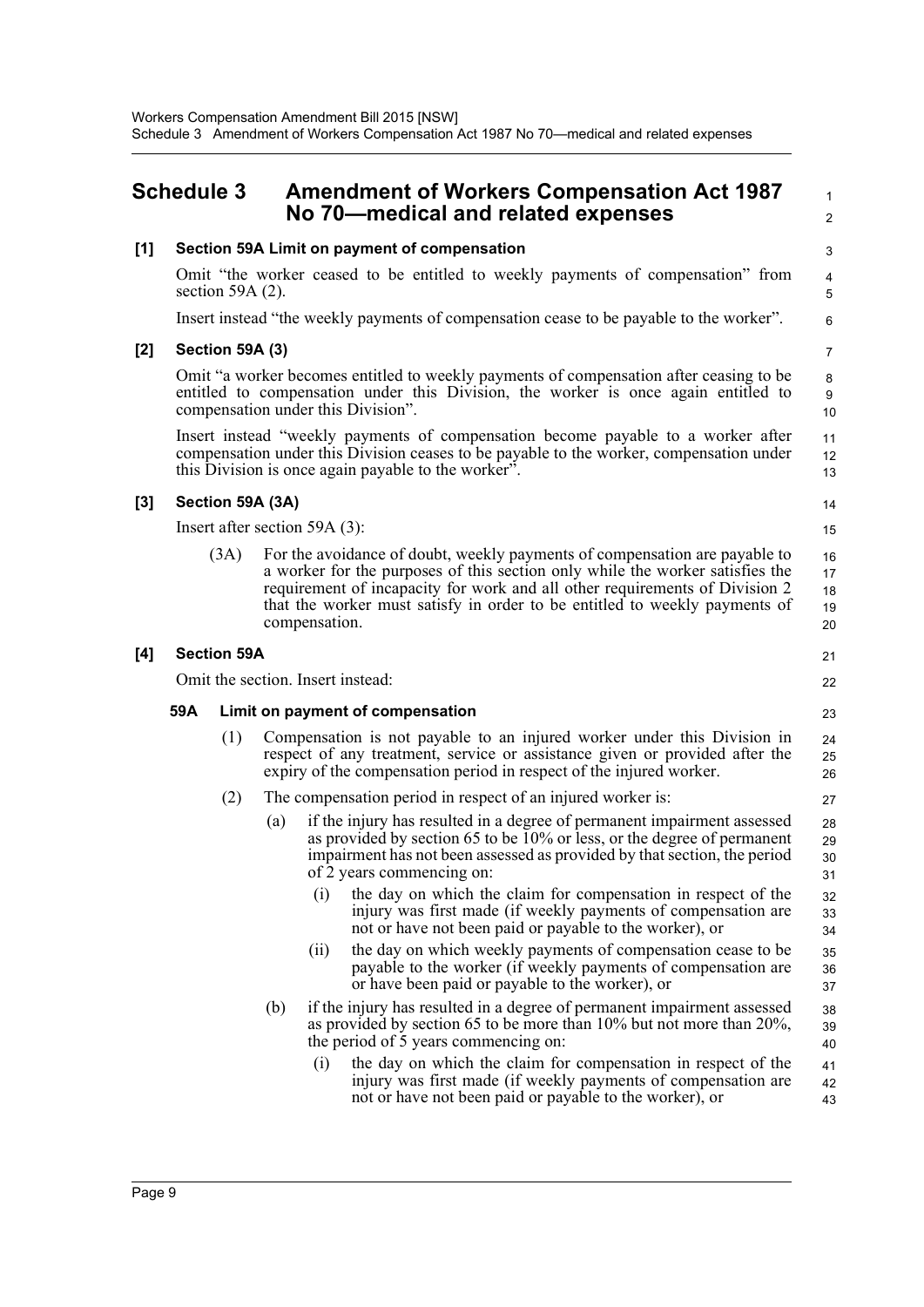|     |     | (ii)               | the day on which weekly payments of compensation cease to be<br>payable to the worker (if weekly payments of compensation are<br>or have been paid or payable to the worker).                                                                                                                                                                                                          | $\mathbf{1}$<br>$\overline{2}$<br>3                          |
|-----|-----|--------------------|----------------------------------------------------------------------------------------------------------------------------------------------------------------------------------------------------------------------------------------------------------------------------------------------------------------------------------------------------------------------------------------|--------------------------------------------------------------|
|     | (3) |                    | If weekly payments of compensation become payable to a worker after<br>compensation under this Division ceases to be payable to the worker,<br>compensation under this Division is once again payable to the worker but only<br>in respect of any treatment, service or assistance given or provided during a<br>period in respect of which weekly payments are payable to the worker. | $\overline{4}$<br>$\overline{5}$<br>6<br>$\overline{7}$<br>8 |
|     | (4) | compensation.      | For the avoidance of doubt, weekly payments of compensation are payable to<br>a worker for the purposes of this section only while the worker satisfies the<br>requirement of incapacity for work and all other requirements of Division 2<br>that the worker must satisfy in order to be entitled to weekly payments of                                                               | 9<br>10<br>11<br>12<br>13                                    |
|     | (5) | Division 2).       | This section does not apply to a worker with high needs (as defined in                                                                                                                                                                                                                                                                                                                 | 14<br>15                                                     |
|     | (6) |                    | This section does not apply to compensation in respect of any of the following<br>kinds of medical or related treatment:                                                                                                                                                                                                                                                               | 16<br>17                                                     |
|     |     | (a)<br>batteries), | the provision of crutches, artificial members, eyes or teeth and other<br>artificial aids or spectacles (including hearing aids and hearing aid                                                                                                                                                                                                                                        | 18<br>19<br>20                                               |
|     |     | (b)                | the modification of a worker's home or vehicle,                                                                                                                                                                                                                                                                                                                                        | 21                                                           |
|     |     | (c)                | secondary surgery.                                                                                                                                                                                                                                                                                                                                                                     | 22                                                           |
|     | (7) |                    | Surgery is <b><i>secondary surgery</i></b> if:                                                                                                                                                                                                                                                                                                                                         | 23                                                           |
|     |     | (a)                | the surgery is directly consequential on earlier surgery and affects a part<br>of the body affected by the earlier surgery, and                                                                                                                                                                                                                                                        | 24<br>25                                                     |
|     |     | (b)                | the surgery is approved by the insurer within 2 years after the earlier<br>surgery was approved (or is approved later than that pursuant to the<br>determination of a dispute that arose within that 2 years).                                                                                                                                                                         | 26<br>27<br>28                                               |
|     | (8) | surgery).          | This section does not affect the requirements of section 60 (including, for<br>example, the requirement for the prior approval of the insurer for secondary                                                                                                                                                                                                                            | 29<br>30<br>31                                               |
| [5] | etc |                    | Section 60 Compensation for cost of medical or hospital treatment and rehabilitation                                                                                                                                                                                                                                                                                                   | 32<br>33                                                     |
|     |     |                    | Omit "must be referred by the Registrar for assessment under Part 7 (Medical assessment)<br>of Chapter 7 of the 1998 Act, unless the regulations otherwise provide" from section 60 (5).                                                                                                                                                                                               | 34<br>35                                                     |
|     |     |                    | Insert instead "may be referred by the Registrar for assessment under Part 7 (Medical                                                                                                                                                                                                                                                                                                  | 36                                                           |

37

assessment) of Chapter 7 of the 1998 Act".

Page 10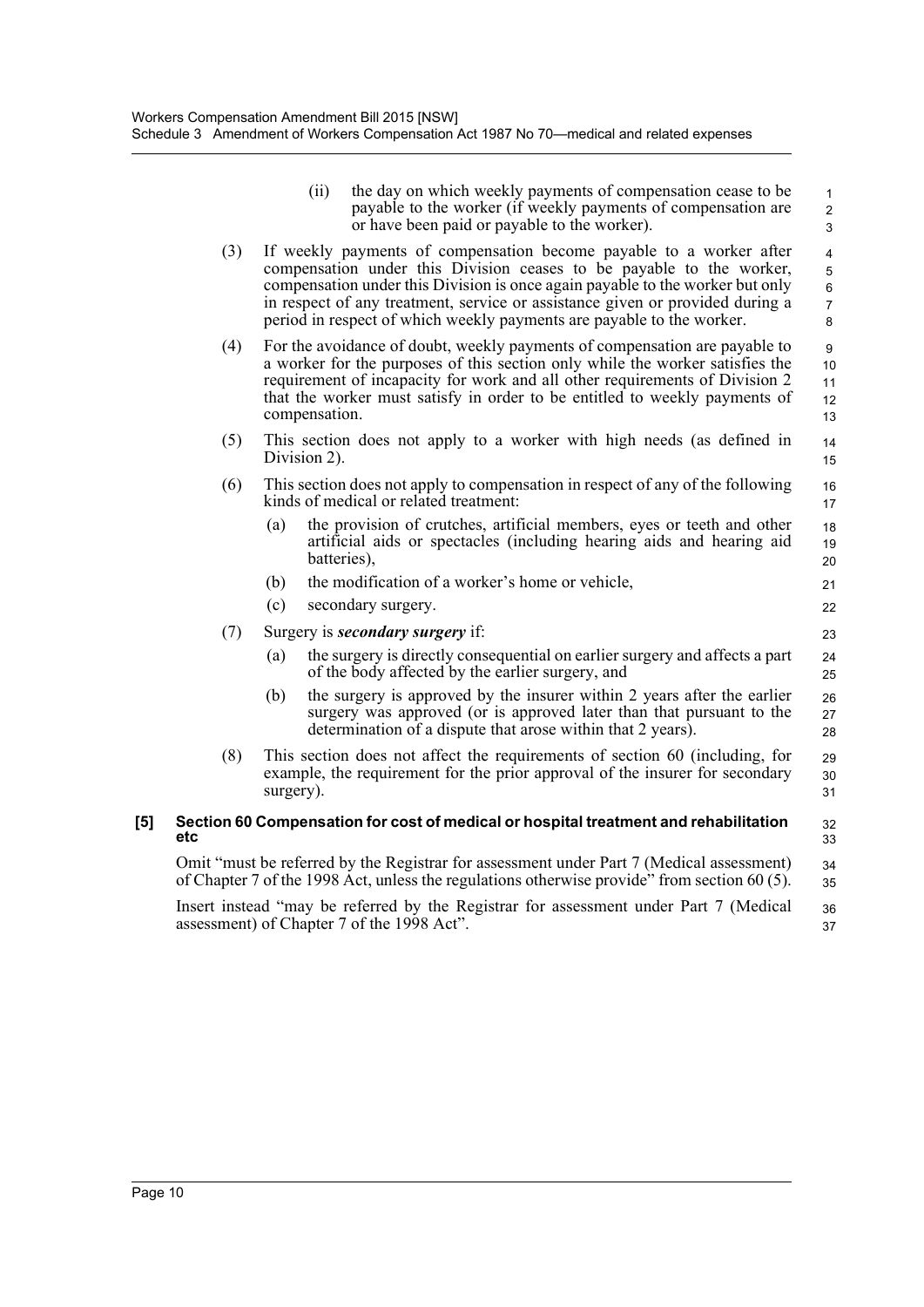<span id="page-14-0"></span>

| <b>Schedule 4</b> |                     |       | <b>Amendment of Workers Compensation Act 1987</b><br>No 70-return to work assistance                                                                                                                                                                             | $\mathbf{1}$<br>2    |
|-------------------|---------------------|-------|------------------------------------------------------------------------------------------------------------------------------------------------------------------------------------------------------------------------------------------------------------------|----------------------|
|                   | Part 3, Division 3A |       |                                                                                                                                                                                                                                                                  | 3                    |
|                   |                     |       | Insert after Division 3 of Part 3:                                                                                                                                                                                                                               | 4                    |
|                   | <b>Division 3A</b>  |       | <b>Compensation for return to work assistance</b>                                                                                                                                                                                                                | 5                    |
| 64B               |                     |       | Workers returning to work with new employer                                                                                                                                                                                                                      | 6                    |
|                   | (1)                 |       | In this section:                                                                                                                                                                                                                                                 | $\overline{7}$       |
|                   |                     |       | <i>group</i> means a group constituted under Division 2B of Part 7, but does not<br>include any member of the group in respect of whom a determination under<br>section 175E is in force.                                                                        | 8<br>9<br>10         |
|                   |                     | than: | new employer, in relation to an injured worker, means any employer other                                                                                                                                                                                         | 11<br>12             |
|                   |                     | (a)   | the pre-injury employer of the worker, or                                                                                                                                                                                                                        | 13                   |
|                   |                     | (b)   | an employer who is a member of the same group as the pre-injury<br>employer of the worker.                                                                                                                                                                       | 14<br>15             |
|                   |                     |       | <i>pre-injury employer</i> , in relation to an injured worker, means the employer out<br>of or in the course of employment with whom the injury arose.                                                                                                           | 16<br>17             |
|                   |                     |       | work assistance means the provision of education or training, transport, child<br>care, clothing, equipment or any similar service or assistance.                                                                                                                | 18<br>19             |
|                   | (2)                 |       | This section applies to an injured worker who:                                                                                                                                                                                                                   | 20                   |
|                   |                     | (a)   | as a result of the injury, is not able to return to work with his or her<br>pre-injury employer, and                                                                                                                                                             | 21<br>22             |
|                   |                     | (b)   | accepts an offer of employment with a new employer.                                                                                                                                                                                                              | 23                   |
|                   | (3)                 |       | The pre-injury employer of a worker to whom this section applies is liable to<br>pay, subject to and in accordance with the regulations, compensation for the<br>cost of work assistance provided to assist the worker to return to work with a<br>new employer. | 24<br>25<br>26<br>27 |
|                   | (4)                 |       | An employer is liable to pay compensation under this section in addition to any<br>other compensation under this Act.                                                                                                                                            | 28<br>29             |
|                   | (5)                 |       | The maximum amount for which an employer is liable under this section in<br>respect of the injury concerned is \$1,000.                                                                                                                                          | 30<br>31             |
|                   | (6)                 |       | Without limiting subsection (3), the regulations may make provision for or<br>with respect to the following:                                                                                                                                                     | 32<br>33             |
|                   |                     | (a)   | limiting the classes of work assistance the employer is liable to pay the<br>cost of under this section,                                                                                                                                                         | 34<br>35             |
|                   |                     | (b)   | otherwise limiting the circumstances in which an employer is liable to<br>pay for the cost of work assistance under this section.                                                                                                                                | 36<br>37             |
| 64C               |                     |       | Workers receiving weekly payments                                                                                                                                                                                                                                | 38                   |
|                   | (1)                 |       | This section applies to an injured worker if:                                                                                                                                                                                                                    | 39                   |
|                   |                     | (a)   | the injury has resulted in a degree of permanent impairment assessed for<br>the purposes of Division 4 to be more than 20%, and                                                                                                                                  | 40<br>41             |
|                   |                     | (b)   | a weekly payment of compensation has been paid or payable to the<br>worker in respect of the injury for an aggregate period of more than<br>78 weeks.                                                                                                            | 42<br>43<br>44       |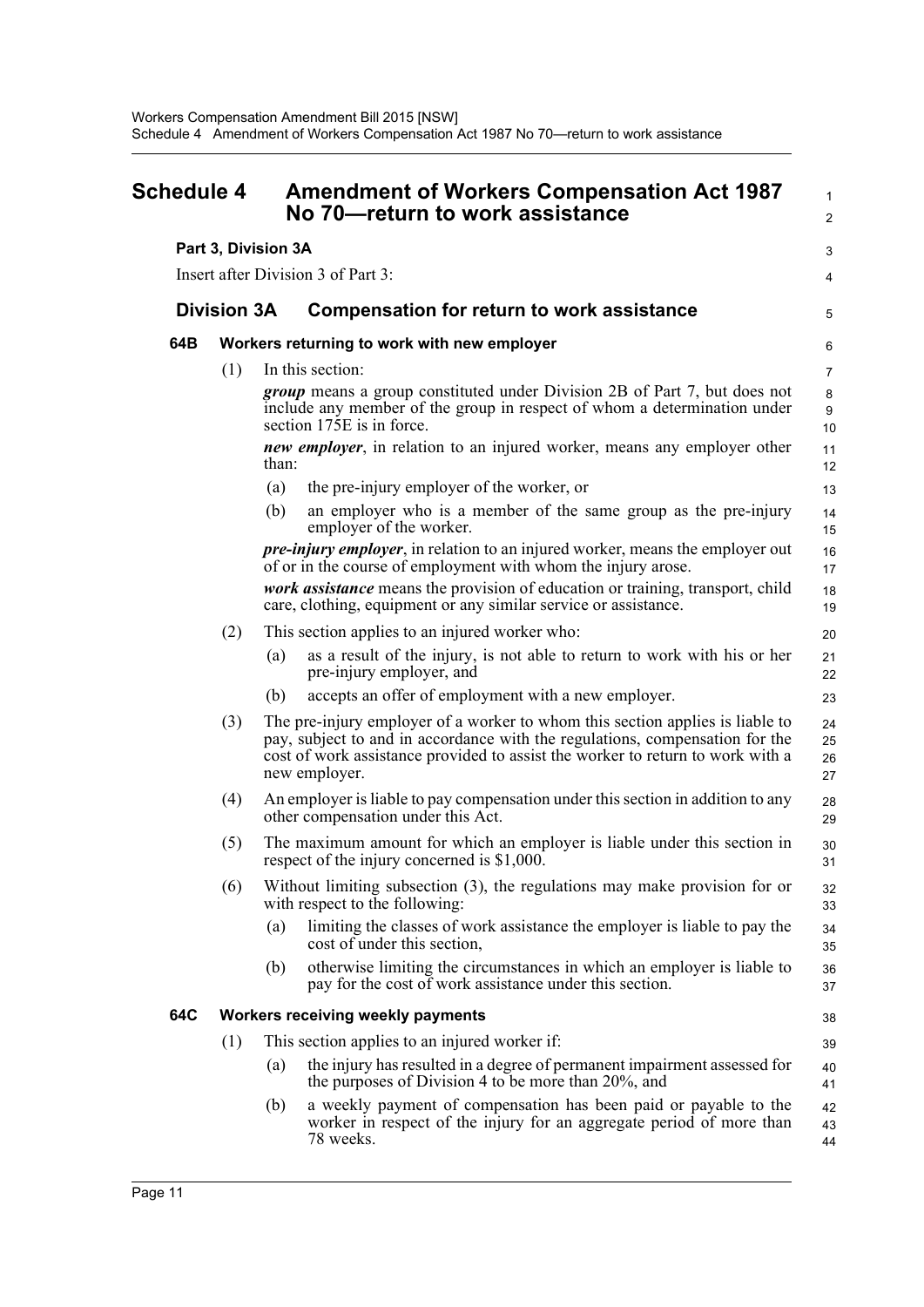| (2) | The employer of a worker to whom this section applies is liable to pay, subject<br>to and in accordance with the regulations, compensation for the cost of<br>education or training provided to assist the worker to return to work. | $\mathcal{P}$<br>3 |  |  |  |  |
|-----|--------------------------------------------------------------------------------------------------------------------------------------------------------------------------------------------------------------------------------------|--------------------|--|--|--|--|
| (3) | An employer is liable to pay compensation under this section in addition to any<br>other compensation under this Act.                                                                                                                |                    |  |  |  |  |
| (4) | The maximum amount for which an employer is liable under this section in<br>respect of the injury concerned is \$8,000.                                                                                                              |                    |  |  |  |  |
| (5) | Without limiting subsection (2), the regulations may make provision for or<br>with respect to the following:                                                                                                                         | 8<br>9             |  |  |  |  |
|     | limiting the classes of education or training the employer is liable to pay<br>(a)<br>the cost of under this section,                                                                                                                | 10<br>11           |  |  |  |  |
|     | otherwise limiting the circumstances in which an employer is liable to<br>(b)<br>pay for the cost of education or training under this section.                                                                                       | 12<br>13           |  |  |  |  |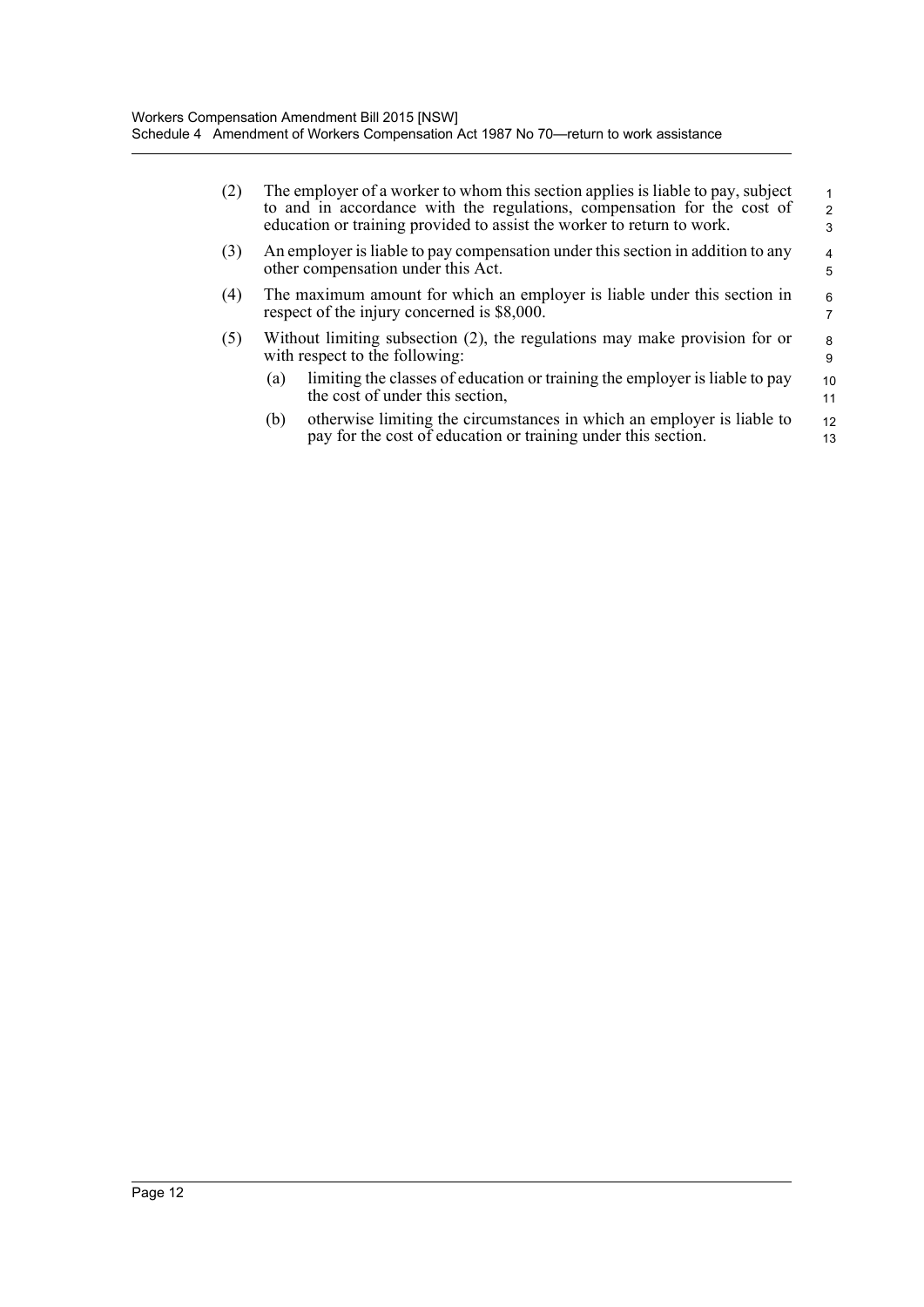## <span id="page-16-0"></span>**Schedule 5 Amendment of Workers Compensation Act 1987 No 70—lump sum compensation**

1

#### **[1] Section 66 Entitlement to compensation for permanent impairment** Omit section 66 (2) (b)–(e). Insert instead: (a) if the degree of permanent impairment is greater than 10% but not greater than 30%, the amount of permanent impairment compensation is to be calculated as follows: (b) if the degree of permanent impairment is greater than 30% but not greater than 50%, the amount of permanent impairment compensation is to be calculated as follows: (c) if the degree of permanent impairment is greater than 50% but not greater than 55%, the amount of permanent impairment compensation is \$242,010, (d) if the degree of permanent impairment is greater than 55% but not greater than 60%, the amount of permanent impairment compensation is \$309,020, (e) if the degree of permanent impairment is greater than 60% but not greater than 65%, the amount of permanent impairment compensation is \$376,030, (f) if the degree of permanent impairment is greater than 65% but not greater than 70%, the amount of permanent impairment compensation is \$443,030, (g) if the degree of permanent impairment is greater than 70% but not greater than 74%, the amount of permanent impairment compensation is \$510,040, (h) if the degree of permanent impairment is greater than 74%, the amount of permanent impairment compensation is \$577,050, **[2] Section 66 (2A), examples** Omit the examples. Insert instead: **Example 1.** A person suffers 12% permanent impairment. Under subsection (2), the amount of permanent impairment compensation to which he or she is entitled is \$25,420. If the whole of the impairment is to the back, the compensation payable in relation to the back will be the whole \$25,420. Under this subsection, that \$25,420 will be increased by 5%, yielding \$26,691. **Example 2.** A person suffers 50% permanent impairment. Under subsection (2), the amount of permanent impairment compensation to which he or she is entitled is \$175,000. If two-thirds of the impairment is to the back, the compensation payable in relation to the back will be two-thirds of \$175,000, or \$116,666.67. Under this subsection, that \$116,666.67 will be increased by 5%, yielding \$122,500. The total compensation payable for the impairment will therefore be \$180,833.33. **[3] Section 79 Definitions** Omit paragraph (b) of the definitions of *adjustable amount* and *base index number*. **[4] Section 81 Rounding off** Omit ", 66 or 67" from section 81 (1).  $\overline{2}$  3 4 5 6 7  $$19,540 + [$2,940 \times (D - 10)]$  9 10 11  $$78,200 + [ $4,840 \times (D - 30) ]$  12 13 14 15 16 17 18 19 20 21 22 23 24  $25$ 26 27 28 29 30 31 32 33 34 35 36 37 38 39 40 41 42 43 44 45 46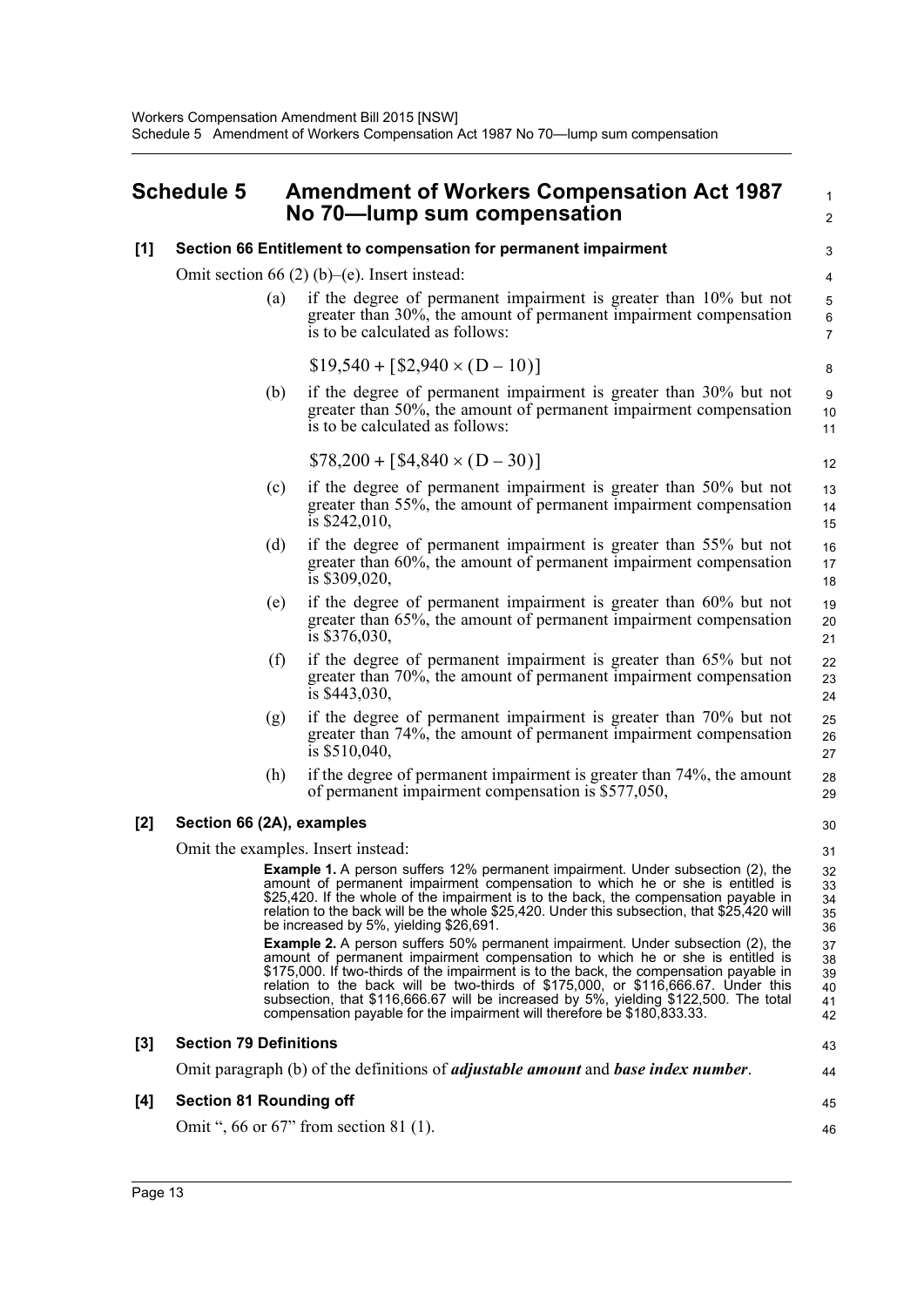Workers Compensation Amendment Bill 2015 [NSW] Schedule 5 Amendment of Workers Compensation Act 1987 No 70—lump sum compensation

| [5] |     |                    | Part 3, Division 6B                                                                                                                                                                                                                                                                                                                                                                 | 1                          |
|-----|-----|--------------------|-------------------------------------------------------------------------------------------------------------------------------------------------------------------------------------------------------------------------------------------------------------------------------------------------------------------------------------------------------------------------------------|----------------------------|
|     |     |                    | Insert after section 82D:                                                                                                                                                                                                                                                                                                                                                           | 2                          |
|     |     | <b>Division 6B</b> | Indexation of compensation for permanent impairment                                                                                                                                                                                                                                                                                                                                 | 3                          |
|     | 82E |                    | <b>Definition</b>                                                                                                                                                                                                                                                                                                                                                                   | 4                          |
|     |     |                    | In this Division:                                                                                                                                                                                                                                                                                                                                                                   | 5                          |
|     |     |                    | variable<br>of<br>specified<br>each<br>the<br>amount<br>amounts<br>in<br>means<br>section 66 (2) (a)–(h).                                                                                                                                                                                                                                                                           | 6<br>$\overline{7}$        |
|     | 82F |                    | Indexation-compensation for permanent impairment                                                                                                                                                                                                                                                                                                                                    | 8                          |
|     |     | (1)                | The amount $A$ is to be varied, in respect of the financial year beginning on<br>1 July 2016 and each subsequent financial year, in accordance with the<br>formula:                                                                                                                                                                                                                 | 9<br>10<br>11              |
|     |     |                    | $A \times \frac{B}{C}$                                                                                                                                                                                                                                                                                                                                                              | 12                         |
|     |     |                    | where:                                                                                                                                                                                                                                                                                                                                                                              | 13                         |
|     |     |                    | A is the variable amount or, if that amount has been varied in accordance with<br>this section, that amount as last so varied.                                                                                                                                                                                                                                                      | 14<br>15                   |
|     |     |                    | $\bm{B}$ is the CPI for the most recent March quarter immediately prior to the review                                                                                                                                                                                                                                                                                               | 16                         |
|     |     |                    | date.                                                                                                                                                                                                                                                                                                                                                                               | 17                         |
|     |     |                    | $\boldsymbol{C}$ is the CPI for the March quarter immediately prior to the review date in the<br>preceding calendar year.                                                                                                                                                                                                                                                           | 18<br>19                   |
|     |     | (2)                | In this section:                                                                                                                                                                                                                                                                                                                                                                    | 20                         |
|     |     |                    | <b>CPI</b> means the consumer price index (All Groups Index) for Sydney issued by<br>the Australian Statistician.                                                                                                                                                                                                                                                                   | 21<br>22                   |
|     |     |                    | <i>review date</i> means 1 July in each year.                                                                                                                                                                                                                                                                                                                                       | 23                         |
|     |     | (3)                | The Minister is to notify, by order published on the NSW legislation website<br>before the start of each financial year, each amount that is to apply for that<br>financial year as an amount specified in section 66 (2) (a)–(h) as varied in<br>accordance with this section.                                                                                                     | 24<br>25<br>26<br>27       |
|     |     | (4)                | A notification published on the NSW legislation website after the start of a<br>financial year and specifying an amount that is to apply as an amount specified<br>in section 66 (2) (a)–(h) for that financial year is to apply and has effect for that<br>financial year.                                                                                                         | 28<br>29<br>30<br>31       |
|     | 82G |                    | Indexation-no reduction                                                                                                                                                                                                                                                                                                                                                             | 32                         |
|     |     |                    | If the variation of the variable amount by operation of section 82F has the<br>effect of reducing the amount:                                                                                                                                                                                                                                                                       | 33<br>34                   |
|     |     |                    | the variation is deemed not to have taken effect, except for the purposes<br>(a)<br>of the application of this section, and                                                                                                                                                                                                                                                         | 35<br>36                   |
|     |     |                    | when the amount is varied and increased by operation of this section in<br>(b)<br>respect of the next or a subsequent financial year, that variation has<br>effect as an increase only to the extent (if any) to which the amount of<br>the increase exceeds the amount of the reduction in respect of a<br>preceding financial year, or that part of such a reduction that has not | 37<br>38<br>39<br>40<br>41 |
|     |     |                    | been set off against a previous increase.                                                                                                                                                                                                                                                                                                                                           | 42                         |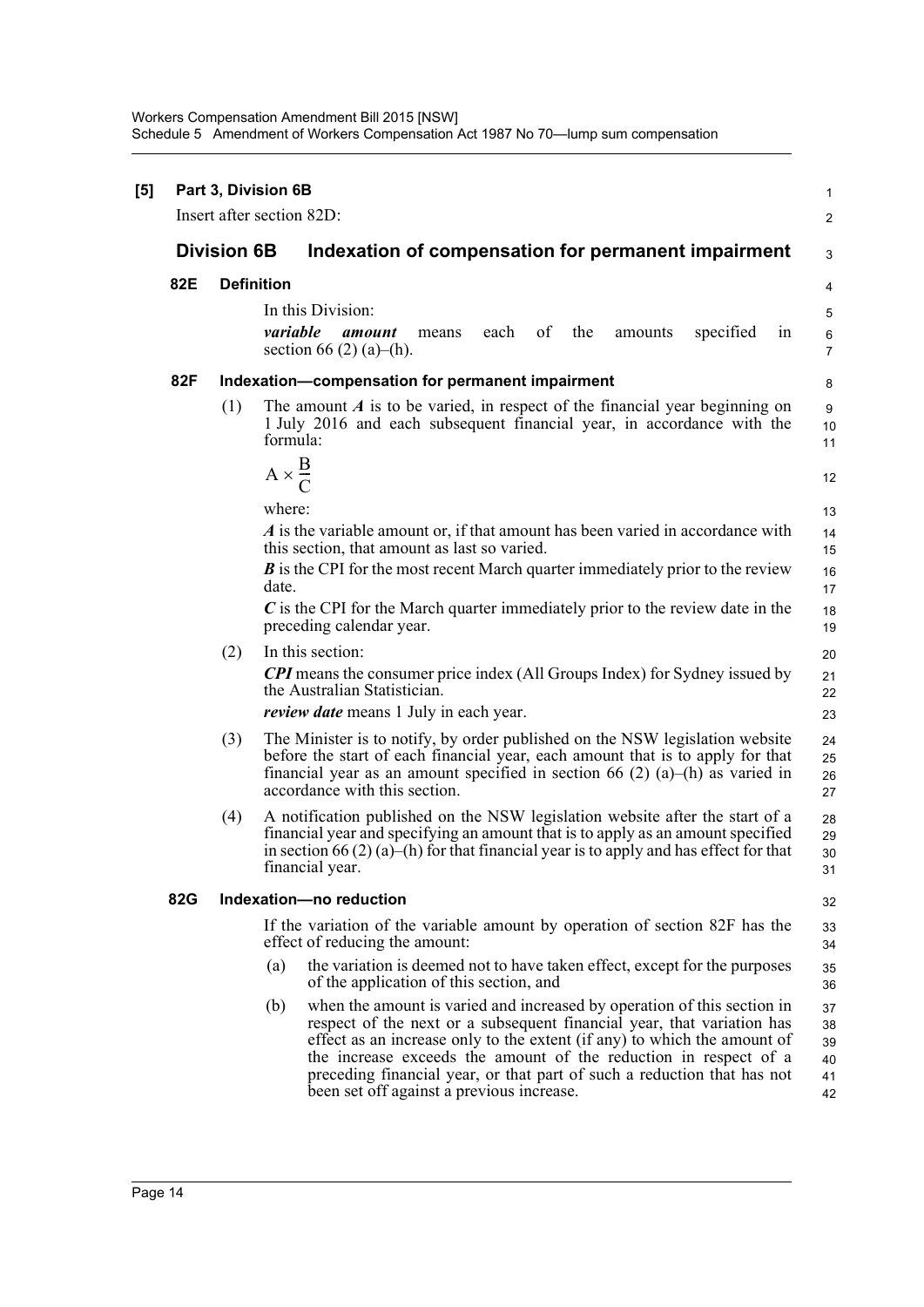#### **82H Indexation—rounding**

Where it is necessary for the purposes of this Division to calculate an amount that consists of or includes a fraction of a whole number, the amount is deemed to have been calculated in accordance with this section if the calculation is made: 2 3 4 5

1

 6 7

- (a) if the amount is less than \$1,000, to the nearest whole \$1, or
- (b) if the amount is \$1,000 or more, to the nearest whole \$10.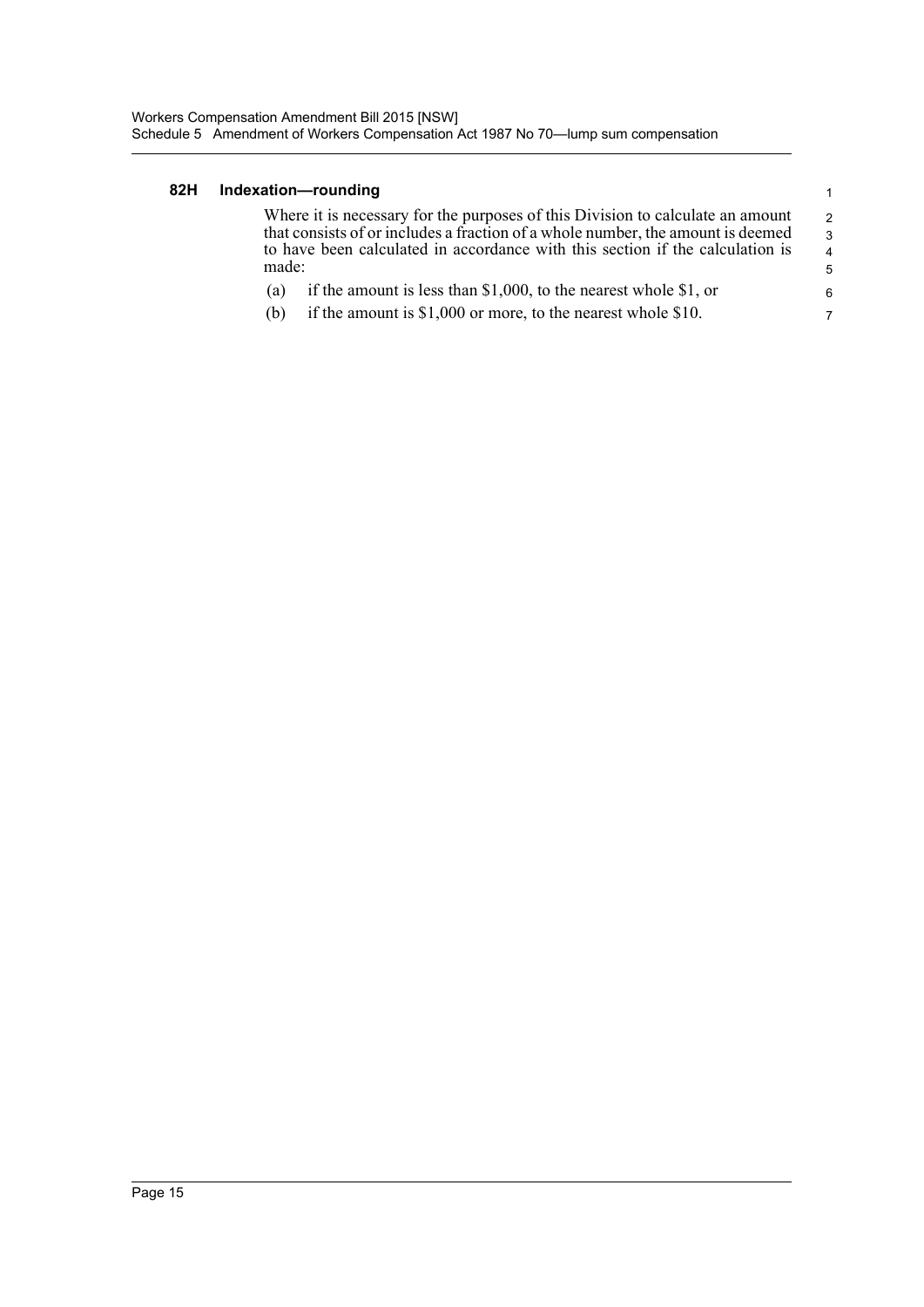<span id="page-19-0"></span>

| Schedule 6 |             |         | <b>Amendment of Workers Compensation Act 1987</b><br>No 70-savings and transitional provisions                                                                                                                                                                                                                                                                                                                                |                                  |
|------------|-------------|---------|-------------------------------------------------------------------------------------------------------------------------------------------------------------------------------------------------------------------------------------------------------------------------------------------------------------------------------------------------------------------------------------------------------------------------------|----------------------------------|
|            |             |         | Schedule 6 Savings, transitional and other provisions                                                                                                                                                                                                                                                                                                                                                                         | 3                                |
|            |             |         | Insert after Part 19H:                                                                                                                                                                                                                                                                                                                                                                                                        | 4                                |
|            |             | Part 19 | Provisions consequent on enactment of<br><b>Workers Compensation Amendment Act</b><br>2015                                                                                                                                                                                                                                                                                                                                    | 5<br>6<br>$\overline{7}$         |
|            | 1           |         | <b>Definitions</b>                                                                                                                                                                                                                                                                                                                                                                                                            | 8                                |
|            |             |         | In this Part:                                                                                                                                                                                                                                                                                                                                                                                                                 | 9                                |
|            |             |         | 2012 existing claim means a claim for compensation made before 1 October<br>2012.                                                                                                                                                                                                                                                                                                                                             | 10<br>11                         |
|            |             |         | 2015 amending Act means the Workers Compensation Amendment Act 2015.                                                                                                                                                                                                                                                                                                                                                          | 12                               |
|            |             |         | <i>existing recipient of weekly payments</i> means an injured worker who was in<br>receipt of weekly payments of compensation in respect of the injury<br>immediately before 17 September 2012.                                                                                                                                                                                                                               | 13<br>14<br>15                   |
|            | $\mathbf 2$ |         | Application of amendments generally                                                                                                                                                                                                                                                                                                                                                                                           | 16                               |
|            |             | (1)     | Except as provided by this Part or the regulations, an amendment made by the<br>2015 amending Act extends to:                                                                                                                                                                                                                                                                                                                 | 17<br>18                         |
|            |             |         | an injury received before the commencement of the amendment, and<br>(a)                                                                                                                                                                                                                                                                                                                                                       | 19                               |
|            |             |         | a claim for compensation made before the commencement of the<br>(b)<br>amendment, and                                                                                                                                                                                                                                                                                                                                         | 20<br>21                         |
|            |             |         | proceedings pending in the Commission or a court immediately before<br>(c)<br>the commencement of the amendment.                                                                                                                                                                                                                                                                                                              | 22<br>23                         |
|            |             | (2)     | An amendment made by the 2015 amending Act does not apply to<br>compensation paid or payable in respect of any period before the<br>commencement of the amendment, except as otherwise provided by this Part.                                                                                                                                                                                                                 | 24<br>25<br>26                   |
|            | 3           |         | Application of benefits amendments to other Workers Compensation Acts                                                                                                                                                                                                                                                                                                                                                         | 27                               |
|            |             |         | The amendments made by the 2015 amending Act do not apply for the<br>purposes of the <i>Workers' Compensation (Dust Diseases) Act 1942</i> or the<br>Workers Compensation (Bush Fire, Emergency and Rescue Services) Act<br>1987 and a reference in either of those Acts to a provision of the Workers<br>Compensation Acts is a reference to the provision without regard to any<br>amendment made by the 2015 amending Act. | 28<br>29<br>30<br>31<br>32<br>33 |
|            | 4           |         | <b>Savings and transitional regulations</b>                                                                                                                                                                                                                                                                                                                                                                                   | 34                               |
|            |             | (1)     | Regulations under Part 20 of this Schedule that contain provisions of a saving<br>or transitional nature consequent on the enactment of the 2015 amending Act<br>may, if the regulations so provide, take effect from a date that is earlier than<br>the date of assent to the 2015 amending Act.                                                                                                                             | 35<br>36<br>37<br>38             |
|            |             | (2)     | Clause 1 (3) of Part 20 does not limit the operation of this clause.                                                                                                                                                                                                                                                                                                                                                          | 39                               |
|            |             | (3)     | A provision referred to in subclause (1) has effect, if the regulations so<br>provide, despite any other provision of this Part.                                                                                                                                                                                                                                                                                              | 40<br>41                         |
|            |             | (4)     | The power in Part 20 to make regulations that contain provisions of a saving<br>or transitional nature consequent on the enactment of the 2015 amending Act                                                                                                                                                                                                                                                                   | 42<br>43                         |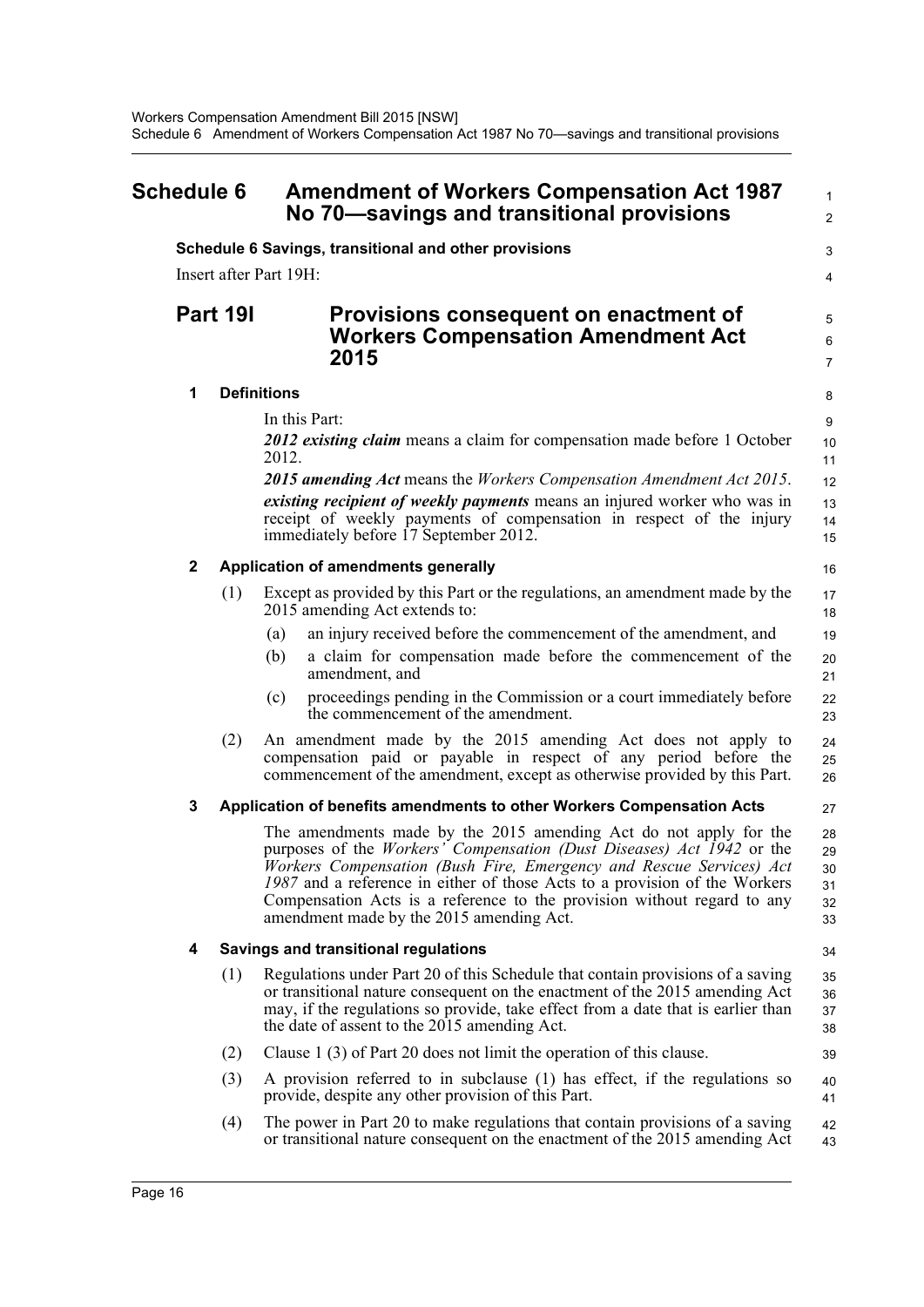extends to authorise the making of regulations whereby the provisions of the Workers Compensation Acts are deemed to be amended in the manner specified in the regulations.

 3 4

 1  $\overline{2}$ 

### **5 Death benefits**

- (1) The amendments made by the 2015 amending Act to sections 25 and 26 of the 1987 Act do not apply to deaths that occurred before the date on which the Bill for the 2015 amending Act was introduced into the Legislative Assembly.
- (2) For the purposes of the operation of Division 6 of Part 3 of the 1987 Act in relation to the adjustable amount in section 25 of the 1987 Act, 1 October 2015 is not an adjustment date and the first adjustment date is 1 April 2016. Accordingly, the first adjustment under that Division of that adjustable amount is to be the adjustment provided for under that Division on and from 1 April 2016.

### **6 Workers with highest needs**

(1) In this clause:

13 14

## 15

- *transitional worker* means a worker to whom paragraph (b) of the definition of *seriously injured worker* in section 32A of the 1987 Act applied immediately before the date of assent to the 2015 amending Act.
- (2) A transitional worker is taken to be a worker with highest needs for the purposes of Division 2 of Part 3 of the 1987 Act (as amended by the 2015 amending Act) until the degree of permanent impairment is assessed in respect of the worker's injury.

### **7 Review of work capacity decisions**

An amendment made by the 2015 amending Act to section 43 or 44, or to insert Subdivision 3A of Division 2 of Part 3, of the 1987 Act extends to:

- (a) a work capacity decision made before the commencement of the amendment, and
- (b) the review of a work capacity decision for which an application was made before the commencement of the amendment (whether or not the review had commenced before the commencement of the amendment). 28 29 30

#### **8 Review of work capacity decisions—recovery of costs**

A legal practitioner is not entitled to be paid or recover any amount for a legal service provided to a worker or an insurer in connection with a review of a work capacity decision for which an application is made under section 44 of the 1987 Act before the commencement of section 44BF of that Act (as inserted by the 2015 amending Act).

#### **9 Weekly payments**

- (1) Section 38A of the 1987 Act extends to the determination of the compensation payable in respect of any period of incapacity occurring before the commencement of that section. 38 39 40
- (2) The regulations may make provision for or with respect to the adjustment of the amount of weekly payments of compensation payable to an injured worker as a result of the operation of section 38A of the 1987 Act and this clause. 41 42 43
- (3) Without limiting subclause (2), the regulations may prescribe the period within which any additional amount payable to an injured worker as a result of the adjustment is to be paid. 44 45 46